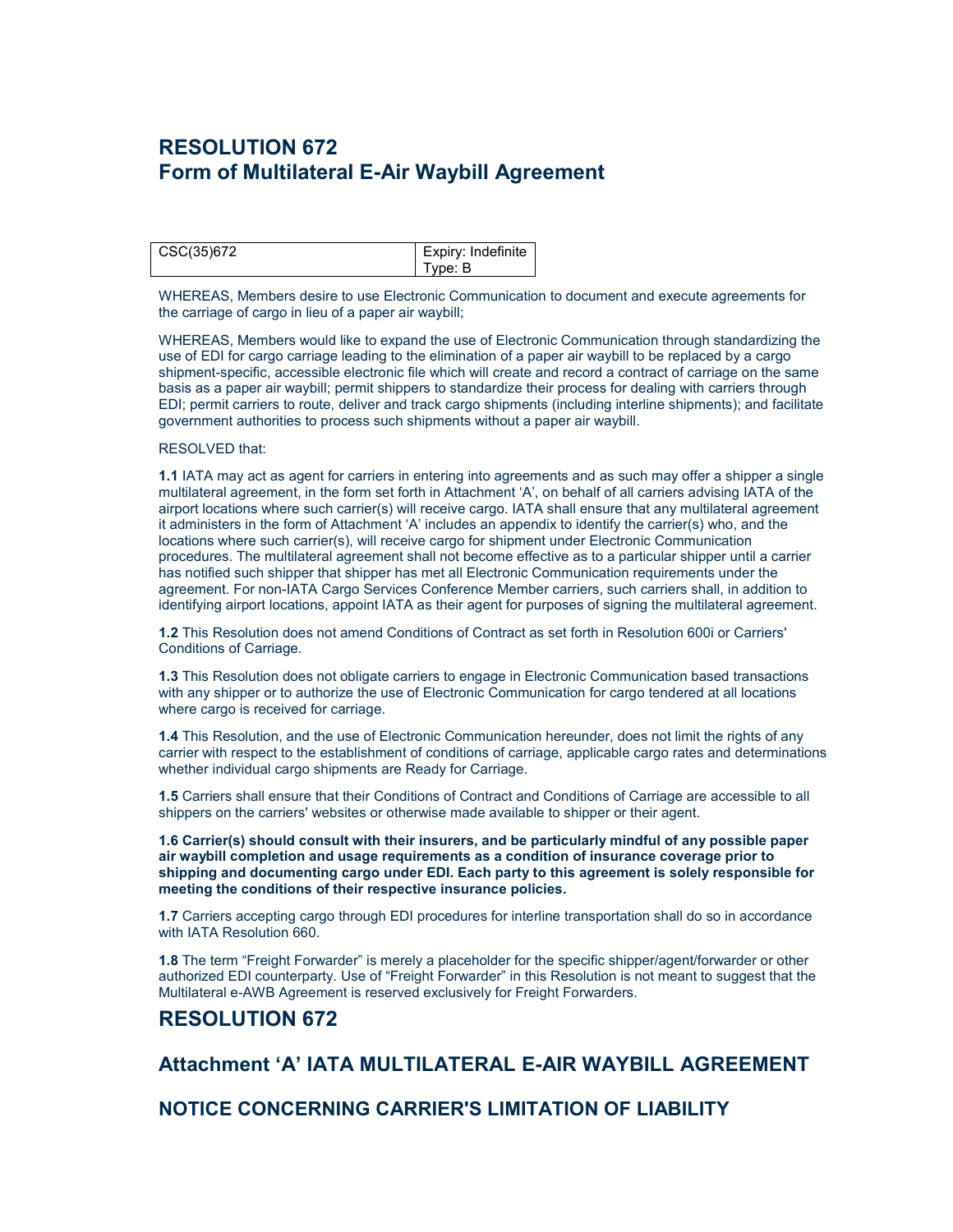**If the carriage involves an ultimate destination or stop in a country other than the country of departure, the Montreal Convention or the Warsaw Convention may be applicable to the liability of the Carrier in respect of loss of, damage or delay to cargo. Carrier's limitation of liability in accordance with those Conventions shall be as set forth in subparagraph 4 of IATA Resolution 600i unless a higher value is declared.**

An Agreement made this day of 20 , between each airline set forth in Attachment "B" to IATA Resolution 672 (hereinafter called 'Carrier') represented by the Director General of IATA or his authorized representative acting for and on behalf of such Carrier AND having its principal office at in the country of ("Specified Country") including any of its Affiliate(s) as set forth in Attachment "C" to IATA Resolution 672 (hereinafter called the "Freight Forwarder") with respect to cargo tendered by the Freight Forwarder to the Carrier(s).

WHEREAS, the parties to this Agreement desire to use electronic means in lieu of a paper air waybill to document the transportation of cargo and wish to establish the conditions for such transportation;

THEREFORE, in consideration of the mutual covenants and agreements herein contained, the parties agree as follows:

### **Article 1—Object and Scope**

**1.1** This Agreement is intended to permit Freight Forwarder to propose and Carrier(s) to accept and execute contracts for the carriage of cargo shipments by electronic means in lieu of a paper air waybill. Such contracts, defined as Cargo Contracts herein, shall in each case be subject to the Conditions of Contract set forth in IATA Resolution 600i<sup>(1)</sup> which is also included herewith as Annex "A" to this Agreement. Freight Forwarder acknowledges that Freight Forwarder's use of Electronic Communication to effect Cargo Contracts shall constitute its agreement and the agreement of any person for whom it is acting and has authority to act (under Section 3.2) to the Conditions of Contract referenced above as well as to all other provisions of this Agreement. **THE ACCEPTANCE OF CARGO TENDERED FOR CARRIAGE PURSUANT TO THIS AGREEMENT SHALL CREATE, UNLESS THE FREIGHT FORWARDER SPECIFICALLY INDICATES (AS REQUIRED BY SECTION 3.2) THAT IT IS ACTING AS AGENT FOR ANOTHER PARTY APPEARING ON THE AIR WAYBILL OR SHIPMENT RECORD AS THE CONTRACTING PARTY (SHIPPER), AND NOTWITHSTANDING ANY CARRIER CONDITION OF CARRIAGE TO THE CONTRARY, A CARGO CONTRACT FOR THAT CARRIAGE BETWEEN THE CARRIER AND THE FREIGHT FORWARDER.**

**1.2** It is the mutual intent of Freight Forwarder and Carrier(s) to permit the Shipment Record created by Electronic Communication to have the legal effect of a duly executed paper air waybill to the full extent permitted by national law and applicable international treaties. Where national law, applicable international treaties or such circumstances as agreed by the Parties, requires issuance of a paper air waybill, Carrier(s) shall in each case be authorized by Freight Forwarder to make out and sign (through printed or stamped signature), such paper air waybill on behalf of Freight Forwarder acting as principal or on behalf of a Third Party for whom Freight Forwarder is acting as agent (pursuant to section 3.2), in conformity with the Freight Forwarder's air waybill data communicated to the Carrier through Electronic Communication and such paper air waybill shall constitute the Cargo Contract. In the event that the Carrier makes an error when making out the paper air waybill resulting in a difference between the information on the paper air waybill and Electronic Communication, the Electronic Communication shall be governing.

**1.3** IATA as party to this Agreement acts only on behalf of and as agent for the Carriers listed in Attachment 'B' to IATA Resolution 672. IATA shall have only such responsibilities as are set forth herein and shall have no responsibility with respect to any Cargo Contract.

**1.4** The Conditions of Contract detailed in IATA Resolution 600i, shall apply to all Cargo Contracts, except (i) as otherwise agreed in writing; or (ii) for Cargo Contracts where national law or applicable international treaties requires issuance of a paper air waybill where IATA Resolution 600b would apply. In the event that Freight Forwarder concludes a Cargo Contract on behalf of a Third Party, pursuant to Section 3.2 hereof, Freight Forwarder, as agent for and on behalf of such Third Party, hereby consents to Carrier's Conditions of Contract. Carrier shall ensure that its Conditions of Carriage are accessible to Freight Forwarder on the Carriers' websites or otherwise made available to Freight Forwarder.

### **Article 2—Definitions**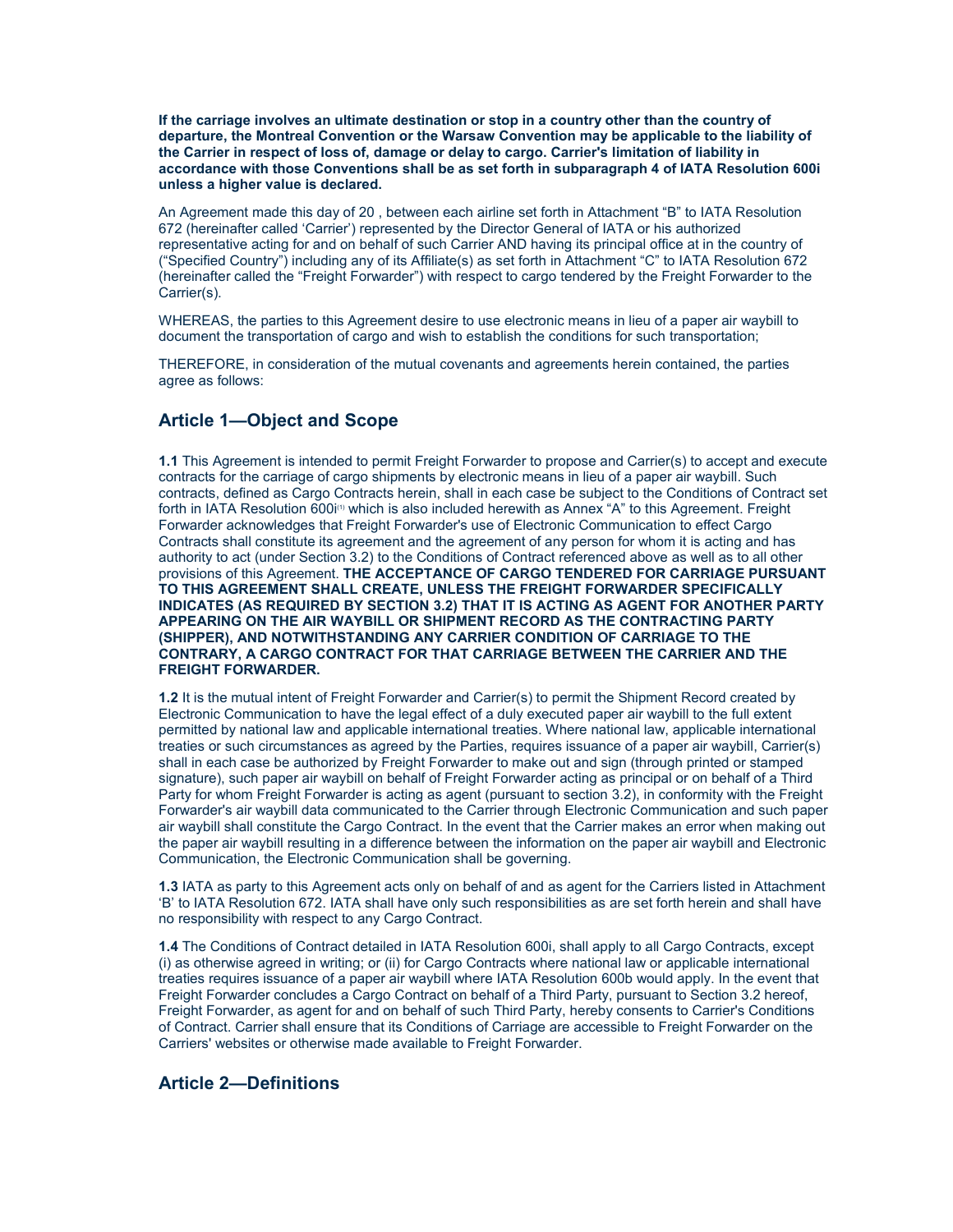**2.1** "Agreement" shall mean this agreement between Carrier(s) and a Freight Forwarder who wish to contract for carriage of cargo by Carrier(s) through the use of Electronic Communication.

**2.2** "Affiliate" shall mean an entity added to this Agreement under Section 12.2.

**2.3** "Cargo Contract" shall mean a contract between a Carrier and a shipper initiated by Electronic Communication and formed under this Agreement for the carriage of, and settlement with respect to a specific cargo shipment. The Cargo Contract remains an independent contract from this Agreement, including as to its content, interpretation and governing law.

**2.4** "Cargo Receipt" or "Receipt for the Cargo" shall mean a document (in paper or electronic form) which is provided to the shipper, by the Carrier creating a Shipment Record which shall be deemed to effect a Cargo Contract for a cargo shipment identifiable on such Cargo Receipt.

Said Cargo Receipt shall, in all respects, be deemed a full substitute for a Carrier air waybill. The technical aspects of the Cargo Receipt shall be as described in IATA Resolution 600g.

**2.5** "EDI" or "Electronic Data Interchange" shall mean the electronic transfer, from computer to computer, of commercial, administrative and transport data using an agreed standard to structure an EDI Message, as set out in the IATA Resolution 670.

**2.6** "EDI Message" shall mean a message consisting of a set of segments, structured using an agreed standard, prepared in a computer readable format, transmitted via EDI, and capable of being automatically and unambiguously processed.

**2.7** "Electronic Communication" shall mean the use of EDI Messages or Carrier's web-portal to establish a Shipment Record.

**2.8** "IATA" shall mean the International Air Transport Association.

**2.9** "IATA Message Standard" shall mean the message standard specified, published and updated by the International Air Transport Association (IATA) from time to time.

**2.10** "Montreal Convention" shall mean the Convention for the Unification of Certain Rules Relating to International Carriage by Air, done at Montreal on 28 May 1999.

**2.11** "Notice" shall mean a notice given by a Party in accordance with Article 12.1.

**2.12** "Party or Parties" shall mean collectively or individually the "Freight Forwarder" and/or "Carrier(s)".

**2.13** "Ready for Carriage" shall mean a shipment tendered to the Carrier pursuant to the conditions set forth in IATA Resolution 833.

**2.14** "Shipment Record" shall mean any record of the Cargo Contract preserved by Carrier, evidenced by electronic means. In the event that Carriers are using the IATA Message Standard, the technical aspects of the Shipment Record shall be as specified in IATA Resolution 600f.

**2.15** "Shipper's Delivery Note" shall mean a document (in paper or electronic form) provided to the Carrier by the Freight Forwarder acknowledging the delivery of the cargo shipment as "freight on hand" for carriage by air. At a minimum, it shall specify (a) the shipper; (b) the weight and number of pieces of the cargo shipment; (c) the date, time and place received by the Carrier; (d) reference the shipment identification number covering the specific cargo shipment. To the extent it is readily available, an indication of the places of departure, destination and, if applicable, agreed stopping places, should also be specified.

**2.16** "Warehouse Receipt" shall mean a document provided to the Freight Forwarder by the Carrier acknowledging the receipt of the cargo shipment as "freight on hand" for carriage by air. At a minimum, it shall specify (a) the shipper (b) the weight and number of pieces of the cargo shipment; (c) the date, time and place received by the Carrier; (d) reference the shipment identification number covering the specific cargo shipment. To the extent it is readily available, an indication of the places of departure, destination and, if applicable, agreed stopping places, should also be specified.

In lieu of a Warehouse Receipt, the Carrier may verify the information on and countersign the Shipper's Delivery Note. Once verified and countersigned by the Carrier such delivery note shall serve as a Warehouse Receipt.

**2.17** "Warsaw Convention" means whichever of the following instruments is applicable to the contract of carriage: the Convention for the Unification of Certain Rules Relating to International Carriage by Air, signed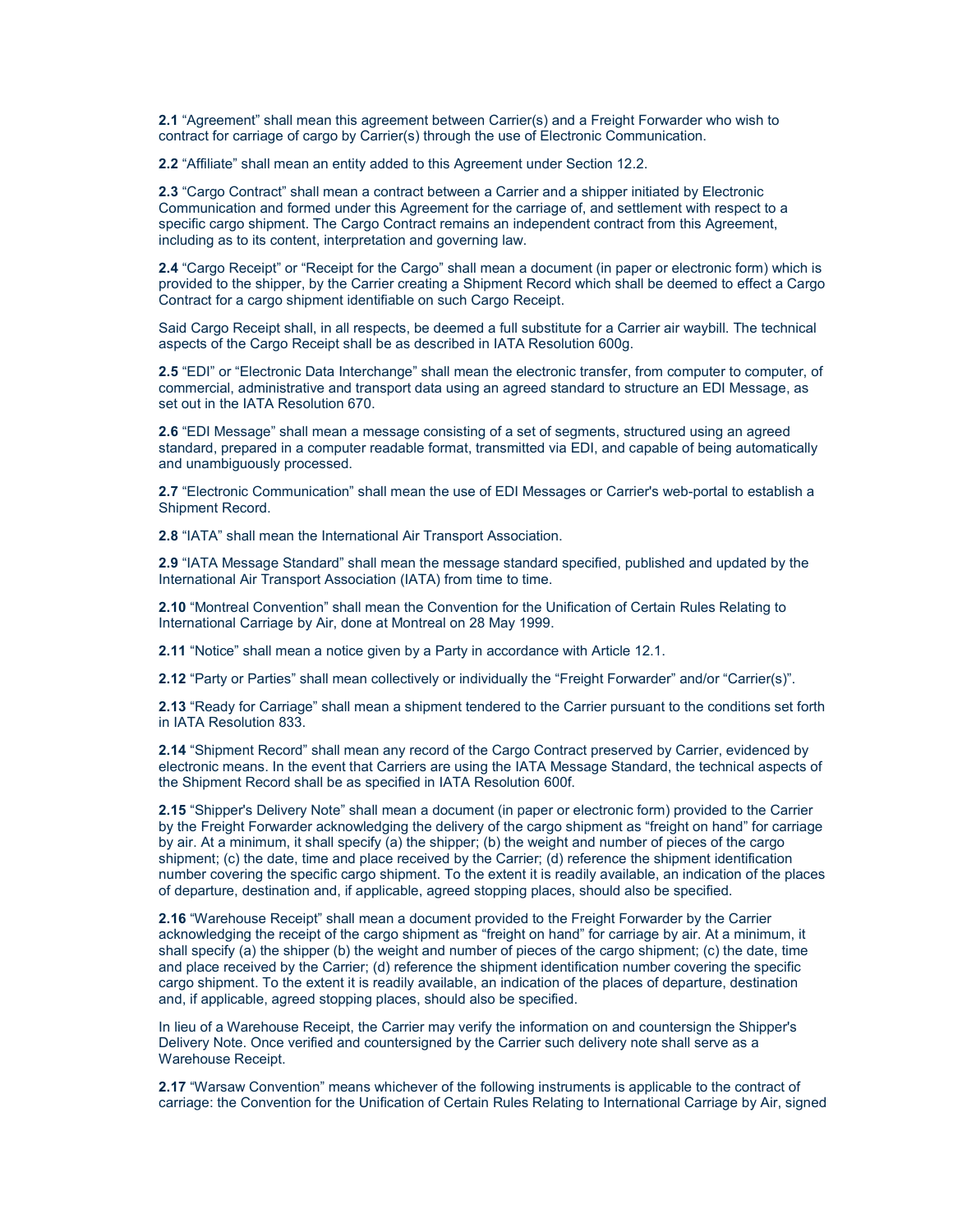at Warsaw, 12 October 1929; that Convention as amended at The Hague on 28 September 1955; that Convention as amended at The Hague 1955 and by Montreal Protocol No. 1, 2, or 4 (1975) as the case may be.

## **Article 3—Contracting through Electronic Communication**

**3.1** This Agreement shall become effective between Freight Forwarder and each Carrier listed in Attachment 'B' to IATA Resolution 672 on the later of the date it is signed by IATA or Freight Forwarder. Notwithstanding the foregoing, Freight Forwarder shall only commence tendering cargo shipments under this Multilateral e-AWB Agreement to each participating Carrier on the date after that Carrier sends a notice (Activation Notice) to Freight Forwarder upon Carrier confirming that:

**(a)** Freight Forwarder has satisfied Carrier that Freight Forwarder is capable of transmitting and receiving EDI Messages to Carrier in accordance with the IATA Message Standard

or

**(b)** Carrier will accept another form of Electronic Communication (e.g. web-portal, e-mail, etc.) to establish a Shipment Record and enter into Cargo Contracts;

#### and

Freight Forwarder and Carrier have agreed on a satisfactory procedure for confirming the authenticity and integrity of Electronic Communication directed to Carrier at the airport(s) listed by Carrier in Attachment 'B' to IATA Resolution 672.

The obligations set forth in Section 3.1 are continuing obligations that remain in effect throughout the term of this Agreement.

The Activation Notice to Freight Forwarder sent pursuant to this Section 3.1 shall be in the form as set forth in Attachment 'F' to IATA Resolution 672, and shall only be applicable as to the Freight Forwarder (and/or Affiliate(s) listed in Attachment 'C' to IATA Resolution 672) at the airport(s) indicated in the Activation Notice to the Freight Forwarder sent by Carrier.

**3.2** For shipments to be tendered by the Freight Forwarder as agent of a third party shipper (a "Third Party"), the Freight Forwarder warrants and represents that, prior to entering into such Cargo Contracts, it is authorized by the Third Party to act as its agent for purposes of initiating, processing and concluding Cargo Contracts and acknowledges that the Carrier shall be entitled to rely on this warranty and representation without any obligation to make enquiries as to whether or not such authorization is correct or has been revoked or altered in any way. Furthermore, Freight Forwarder shall receive Cargo Receipts and consents to the use of electronic means in lieu of a paper air waybill on behalf of such Third Party. **Freight Forwarder shall ensure that proper identification is included within such Electronic Communication, or by other means as agreed by the Parties, so that Carrier can recognize that the Freight Forwarder is acting as agent of the Third Party for purposes of concluding a Cargo Contract between the Third Party and Carrier.**

**3.3** Freight Forwarder acknowledges and accepts that it is responsible for the correctness and completeness of the particulars and statements relating to the cargo which Freight Forwarder provides in the Electronic Communication to Carrier(s). Freight Forwarder shall indemnify the Carrier(s) against all damage suffered by it, or by any other person to whom Carrier is liable, by reason of the Freight Forwarder's breach of the warranties and representations set out above and for any irregularity, incorrectness or incompleteness of the particulars and statements set forth in the Electronic Communication furnished by the Freight Forwarder on its own behalf or on a Third Party's behalf.

**3.4** Either Freight Forwarder or Carrier may terminate this Agreement at any time by giving not less than 30 days prior written Notice to the other. Parties shall inform IATA of such termination pursuant to Article 12.

**3.5** Either Freight Forwarder or Carrier(s) may terminate this Agreement by immediate Notice in the event that the party to be notified has entered into bankruptcy, has been declared insolvent or has demonstrated incapability to adhere to applicable EDI Message standards or agreed authentication procedures.

**3.6** Termination shall not affect the validity of any Cargo Contract entered into before the date of such termination. Notwithstanding termination for any reason, the rights and obligations of the Parties referred to in Articles 3.2, 3.3, and 9 shall survive termination together with any other provision which by its nature survives termination.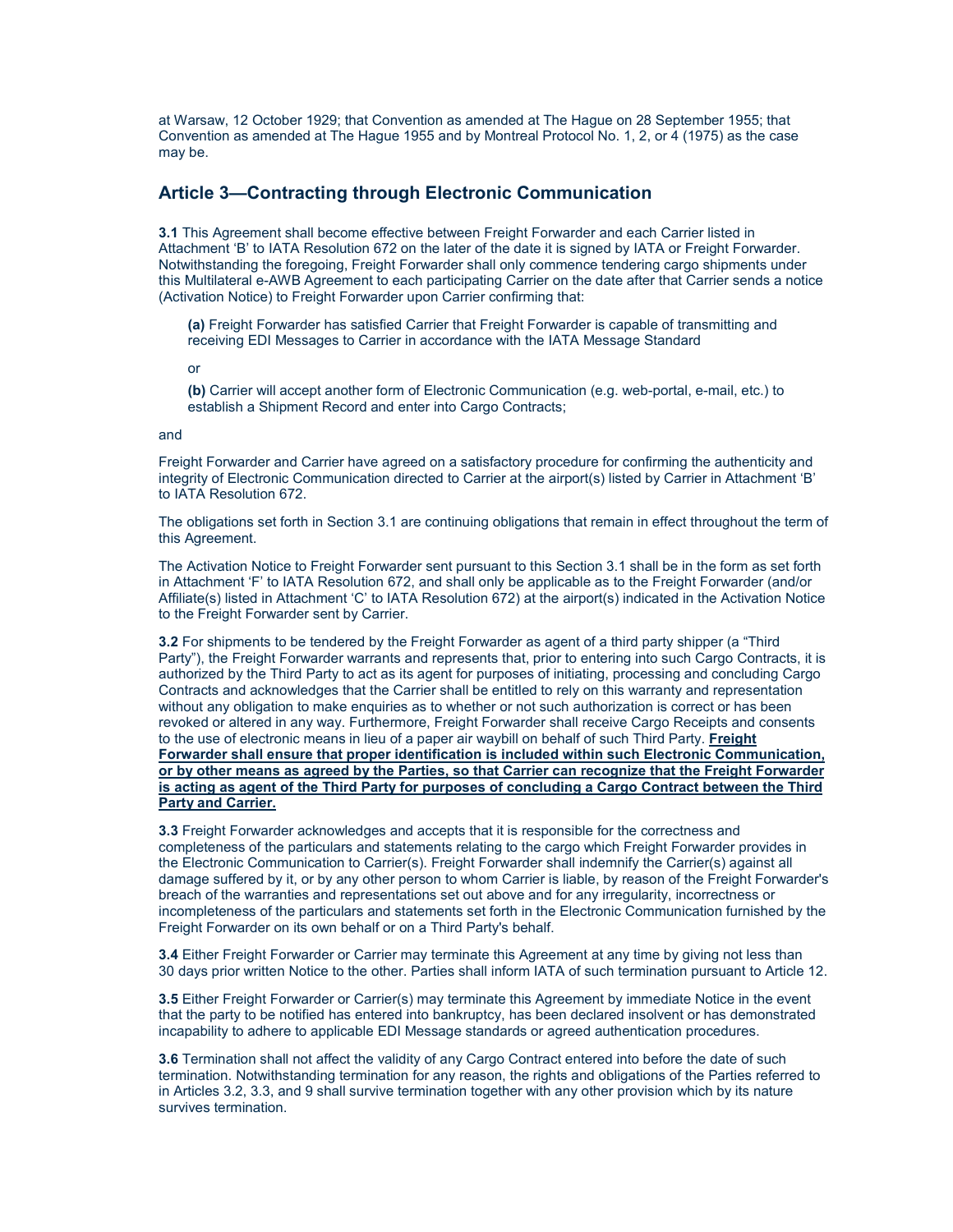**3.7** Nothing in this Agreement shall require Freight Forwarder to tender or Carrier to accept any cargo shipment. Carrier(s) shall determine, at its/their sole discretion, whether any tendered cargo shipment is Ready for Carriage.

## **Article 4—Operations**

**4.1** Freight Forwarder shall tender each cargo shipment using Electronic Communication. When using EDI as Electronic Communication, the parties shall exchange EDI Messages and shall establish the Shipment Record in the form set forth in IATA Resolution 600f. If the Carrier uses a form of communication other than EDI, the parties will establish a Shipment Record pursuant to Carrier's terms and conditions for use of such other form of electronic communication for the establishment of a Shipment Record and a Cargo Contract.

**4.2** Freight Forwarder shall tender cargo accompanied by air waybill data established through Electronic Communication to Carrier(s) only at those stations listed in Attachment 'B' to IATA Resolution 672. Carrier(s) may amend their information contained in Attachment 'B' to IATA Resolution 672 from time to time for operational reasons.

**4.3** The Freight Forwarder shall, in any case, communicate such air waybill data so as to reach the Carrier prior to tender of the cargo shipment to Carrier's point of acceptance.

**4.4** A Cargo Contract shall be concluded once the Carrier has received the cargo and provided a cargo receipt at the time of delivery. In the event that a Cargo Receipt cannot be provided at the time of delivery of the cargo, the Carrier shall provide a Warehouse Receipt (as an interim cargo receipt) at such time, and the Cargo Contract shall be deemed concluded, however, transportation of the cargo shall continue to be subject to Carrier confirming to the Freight Forwarder that the shipment is Ready for Carriage. When Carrier(s) determine(s) that a cargo shipment is Ready for Carriage, Carrier(s) shall establish a Shipment Record and issue a Cargo Receipt in the form set forth in IATA Resolution 600g, except that the Warehouse Receipt shall nonetheless continue to serve as prima facie evidence as to the weight and number of pieces delivered to Carrier at the date, time and place specified on the Warehouse Receipt. The Carrier shall archive the Warehouse Receipt pursuant to the archiving requirements set forth herein.

**4.5** If Carrier(s): (i) is unable to determine that a cargo shipment tendered under this Agreement is Ready for Carriage; or (ii) Carrier(s) determine that there is a discrepancy between the air waybill data established through Electronic Communication and the weight of, number of pieces, volume of, measurement of, or rate applicable to a cargo shipment then Carrier shall so notify Freight Forwarder; Carrier may receive such cargo shipment by issuing a Warehouse Receipt (as an interim cargo receipt) and acknowledging through Electronic Communication that the cargo is "freight on hand". Discrepancies shall be governed by the Carrier's exception procedures. If the discrepancy is resolved and/or Carrier(s) determine that the cargo shipment is Ready for Carriage, Carrier(s) may then issue a Cargo Receipt pursuant to Article 4.4 of this Agreement. Subject to Section 4.4, the Cargo Receipt shall be governing with respect to the weight, volume and number of pieces applicable to the cargo shipment covered by the Cargo Receipt.

**4.6** Freight Forwarder undertakes that insofar as any part of a consignment contains dangerous goods, all measures prescribed by the Dangerous Goods Regulations shall be met.

**4.7** Freight Forwarder shall tender the contents of each consignment properly packed and labeled as per the requirements for Ready for Carriage consignments set forth in IATA Resolution 833, and in compliance with any other applicable regulations (e.g. Live Animals, Perishables, Time/Temperature sensitive) depending on the nature of the goods tendered.

### **Article 5—Records**

**5.1** Carrier(s) shall store the Shipment Record as established through the Electronic Communication, unaltered and secured for a minimum of two years or such additional time as applicable law shall require.

**5.2** Unless otherwise required by law, Carrier(s) shall ensure that stored Shipment Record is readily retrievable and may be printed in human readable form.

**5.3** Freight Forwarder on its own behalf and on behalf of persons for whom it is authorized to act, and Carrier(s) hereby waive any objection to the use of Electronic Communication authorized by this Agreement as evidence in resolving any dispute between them regardless of the process by which such dispute is to be resolved.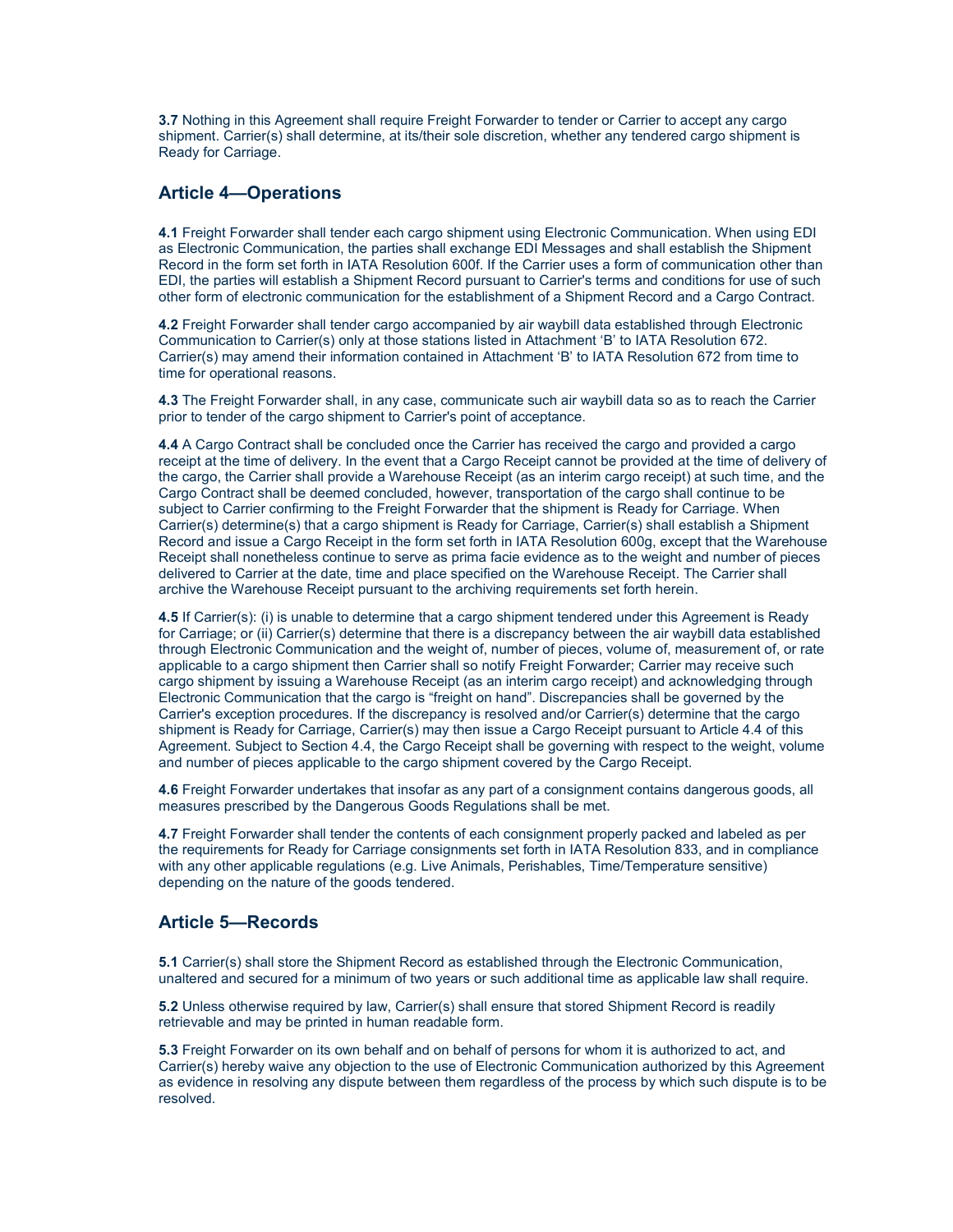## **Article 6—Confidentiality and Protection of Data**

**6.1** Freight Forwarder and Carrier(s) shall afford confidentiality to Electronic Communications on the same basis as afforded to paper air waybills and other communications related to Cargo Contracts.

**6.2** Subject to any other non-disclosure agreement or agreement in place, where Carrier(s) obtain(s) information contained in Freight Forwarder's "House Waybill" under this Agreement, Carrier(s) shall maintain such information in confidence unless otherwise agreed in writing by Freight Forwarder or unless otherwise required to be disclosed to meet the requirements of government authorities or agencies or by operation of law or by order of a court or tribunal of competent jurisdiction, or to be provided to carrier's advisors, legal representatives, brokers, insurers and re-insurers for claims handling purposes. In such case Carrier shall use all reasonable endeavors to first inform the Freight Forwarder in writing before any disclosure under such order or obligation is made.

## **Article 7—Responsibility and Security**

**7.1** Carrier(s) shall be responsible for the integrity of its/their Electronic Communications and for the prevention of any unauthorized use of or access to Freight Forwarder's authentication codes/procedures, if any, after the use of Electronic Communications unless such unauthorized use or access results from the acts or omissions of Freight Forwarder.

**7.2** Freight Forwarder shall be responsible for the integrity of its Electronic Communications and for the prevention of any unauthorized use of or access to Carrier(s) authentication codes/procedures, if any, after the use of Electronic Communications unless such unauthorized use or access results from the acts or omission of Carrier(s).

**7.3** Upon becoming aware, or as soon as practicable thereafter, of any unauthorized use of authentication codes/procedures as described in this Article 7, a Party shall immediately notify the other Party of such unauthorized use, regardless of whether such unauthorized use is as a result of the acts or omissions of the other Party.

## **Article 8—Operational Requirements for Electronic Communication**

Each Party shall provide and maintain all necessary equipment to fulfil its obligations under the Agreement including hardware and software.

## **Article 9—Liability**

**9.1** Neither Party (including persons for whom Freight Forwarder is authorized to act) shall be liable for any loss or damage suffered by the other Party caused by any delay or failure to perform under this Agreement where such delay or failure is caused by any impediment beyond the Party's control and which could not reasonably have been expected at the date of this Agreement or the consequences of which could not be avoided.

**9.2** If a Party requires another Party to use the services of an intermediary to perform the transmission, logging, storage or processing of an Electronic Communication, the Party who requires such use shall be liable to the other Party for damage from that intermediary's acts or omissions in the provision of said services.

**9.3** Except for situations as set forth in Section 9.1, each Party's liability under this Agreement shall be limited to proven compensatory damages and no Party shall be liable for: (i) any loss of profits, revenue, contracts, sales, anticipated savings, goodwill and/or reputation; (ii) special, indirect or consequential damages; and/or, (iii) any other form of non-compensatory damages.

**9.4** Nothing in this Agreement shall affect the liability of any Party under the specific Cargo Contracts entered into by the use of Electronic Communications hereunder.

### **Article 10—Governing Law**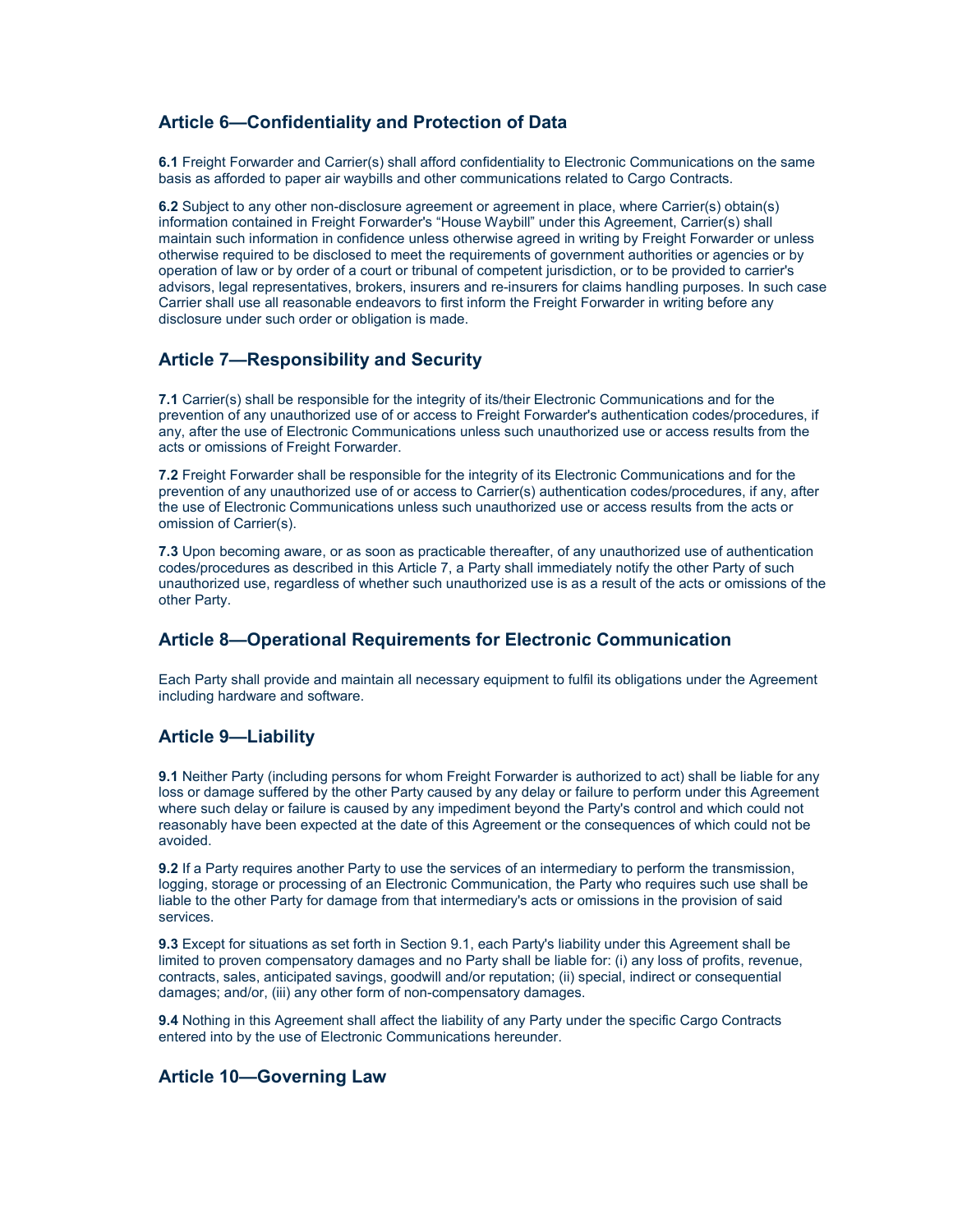**10.1** This Agreement shall be interpreted under and governed by the law of the Swiss Confederation without regard to its choice of law principles.

### **Article 11—Resolution of Disputes**

**11.1** Carrier(s) and Freight Forwarder and/or the person on whose behalf Freight Forwarder is authorized to act shall meet to seek amicable resolution of any dispute arising under this Agreement within 14 days after either Party gives Notice of such dispute.

**11.2** If such dispute cannot be resolved within 45 days of Notice, the Parties in dispute shall seek to mediate through a mutually agreed third party for an additional 60 days.

**11.3** If such dispute is not successfully mediated pursuant to Article 11.2 of this Agreement the matter shall be referred to and finally resolved by arbitration subject to the International Chamber of Commerce (ICC) Rules of Arbitration, before a single arbitrator to be agreed by the parties to this Agreement involved, or failing agreement, by a panel of three arbitrators to be nominated in accordance with the ICC Rules of Arbitration.

**11.4** Notwithstanding the foregoing nothing in this Agreement prevents any party from seeking injunctive relief before a court of competent jurisdiction for the protection of their rights, pending determination of disputes or claims relating to such rights by an arbitration.

### **Article 12—Notices**

**12.1** All Notices hereunder shall be in writing and shall be sent by email, certified mail, return receipt requested or by express courier with proof of delivery to the individuals and addresses below. The notification forms included as attachments to this Agreement may be amended by IATA from time to time.

| For the Freight Forwarder                                               | For the applicable Carrier(s) |
|-------------------------------------------------------------------------|-------------------------------|
| To be provided in the Freight Forwarder Submission Form, promulgated as | See Attachment 'B' to IATA    |
| Attachment 'E' to IATA Resolution 672                                   | Resolution 672                |

**12.2** If the Freight Forwarder wishes to add or remove Freight Forwarder Affiliate(s) from the IATA MULTILATERAL E-AWB AGREEMENT shall notify IATA by using the FREIGHT FORWARDER MULTILATERAL E-AWB AGREEMENT SUBMISSION FORM provided in Attachment 'E' of Resolution 672 or its on-line version. The Freight Forwarder information will be reflected accordingly in the "LIST OF FREIGHT FORWARDERAFFILIATES" set forth as Attachment 'C' to IATA Resolution 672 that shall be maintained by IATA and made available to all industry stakeholders through required means, including but not limited to, a public website.

**12.3** If the Freight Forwarder wishes to add or change their designated contact person for matters related to the IATA MULTILATERAL E-AWB AGREEMENT, shall notify IATA by using the FREIGHT FORWARDER MULTILATERAL E-AWB AGREEMENT SUBMISSION FORM provided in Attachment 'E' of Resolution 672 or its online version. The Freight Forwarder information will be reflected accordingly in the "LIST OF FREIGHT FORWARDERAFFILIATES" set forth as Attachment 'C' to IATA Resolution 672 that shall be maintained by IATA and made available to all industry stakeholders through required means, including but not limited to, a public website.

**12.4** If the Freight Forwarder wishes to withdraw from the IATA MULTILATERAL E-AWB AGREEMENT shall notify IATA of their intention to do so, using the FREIGHT FORWARDER MULTILATERAL E-AWB AGREEMENT SUBMISSION FORM provided in Attachment 'E' of Resolution 672 or its online version. The Freight Forwarder information will be reflected accordingly in the "LIST OF FREIGHT

FORWARDERAFFILIATES" set forth as Attachment 'C' to IATA Resolution 672 that shall be maintained by IATA and made available to all industry stakeholders through required means, including but not limited to, a public website.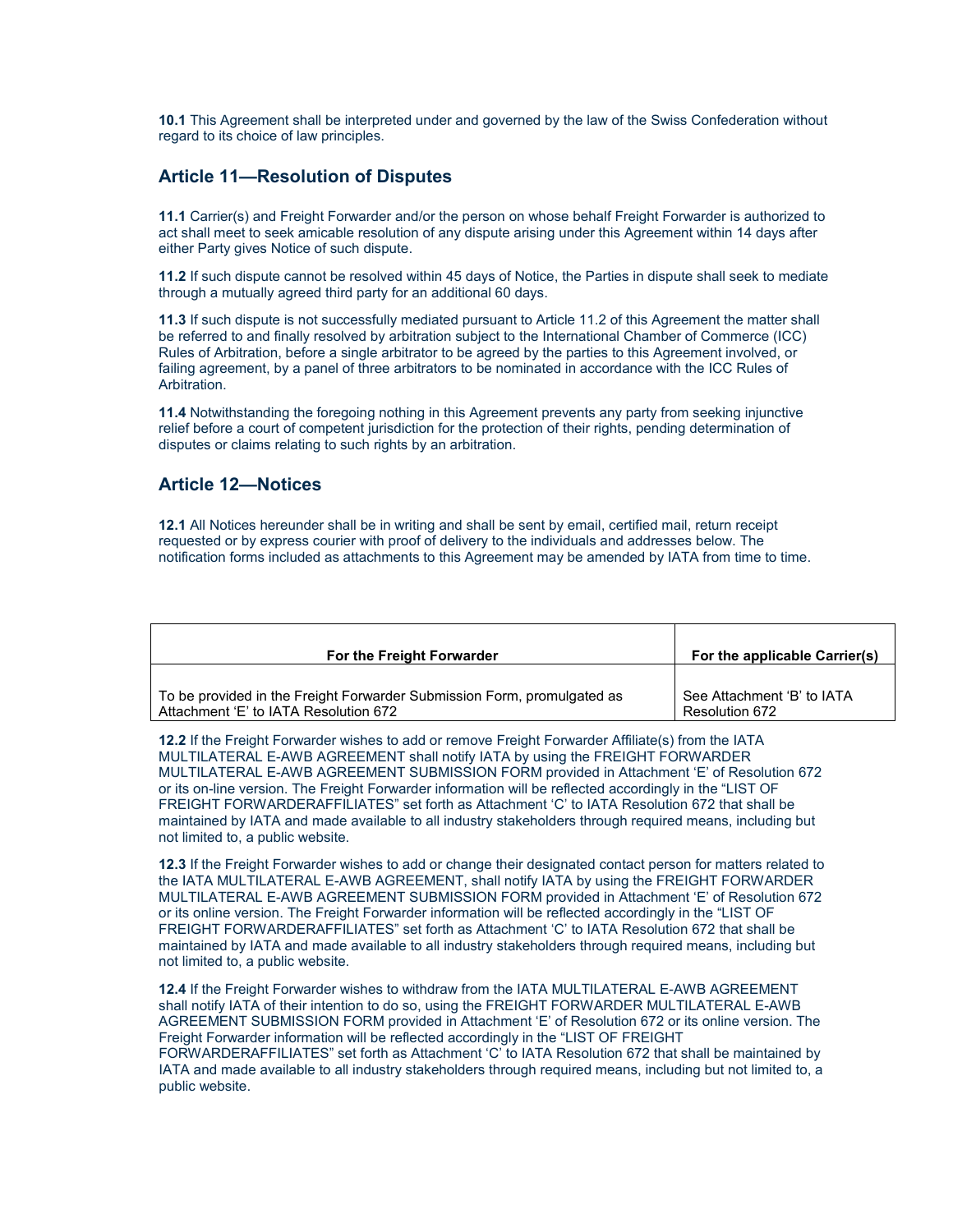**12.5** Carriers wishing to join or withdraw from the IATA MULTILATERAL E-AWB AGREEMENT shall notify IATA of their intention to do so, by using the AIRLINE MULTILATERAL E-AWB AGREEMENT SUBMISSION FORM provided in Attachment 'D' to this Resolution or its online version. The Carrier information will be reflected accordingly in the "LIST OF AIRLINES AND THEIR ACCEPTABLE AIRPORTS" set forth as Attachment 'B' to IATA Resolution 672 that shall be maintained by IATA and made available to all industry stakeholders through required means, including but not limited to, a public website.

**12.6** Carriers wishing to add or change their designated contact person for matters related to the IATA MULTILATERAL E-AWB AGREEMENT, shall notify IATA by using the AIRLINE MULTILATERAL E-AWB AGREEMENT SUBMISSION FORM provided in Attachment 'D' to this Resolution or its online version. The Carrier information will be reflected accordingly in the "LIST OF AIRLINES AND THEIR ACCEPTABLE AIRPORTS" set forth as Attachment 'B' to IATA Resolution 672 that shall be maintained by IATA and made available to all industry stakeholders through required means, including but not limited to, a public website.

**12.7** Carriers wishing to add or remove acceptable airport(s) from the IATA MULTILATERAL E-AWB AGREEMENT shall notify IATA by using the AIRLINE MULTILATERAL E-AWB AGREEMENT SUBMISSION FORM provided in Attachment 'D' to this Resolution or its online version. The Carrier information will be reflected accordingly in the "LIST OF AIRLINES AND THEIR ACCEPTABLE AIRPORTS" set forth as Attachment 'B' to IATA Resolution 672 that shall be maintained by IATA and made available to all industry stakeholders through required means, including but not limited to, a public website.

## **Article 13—Severability**

**13.1** If any provision or provisions of this Agreement shall be held to be invalid, illegal, unenforceable or in conflict with the law of any jurisdiction, that shall not affect:

- **1.** The validity or enforceability in that jurisdiction of any other provision of this Agreement; or
- **2.** The validity or enforceability in other jurisdictions of that or any other provision of this Agreement.

In such cases, this Agreement shall be construed as if such invalid, illegal or unenforceable provisions had never been contained herein, unless the deletion of such provision or provisions would result in such a material change so as to cause completion of the transactions contemplated herein to be unreasonable. Parties shall then negotiate in good faith an appropriate substitute for the provisions deemed invalid.

## **Article 14—Interpretation**

**14.1** Words importing the singular shall include the plural and vice versa.

**14.2** The headings of articles are for convenience only and shall not be used to interpret provisions of the Agreement or otherwise affect the substantial provisions.

### **Article 15—No Waiver of Rights**

The failure by either Party at any time to require performance by the other of any of its obligations, shall not affect the right to require such performance at any time thereafter. A waiver by either Party of a breach or specific delay shall not be taken or held to be a waiver of any subsequent breach or delay.

## **Article 16—Other Agreements Superceded**

For as long as this Agreement is in force, it shall supercede any and all prior EDI Agreements or other prior agreements used to substitute the use of a paper air waybill through electronic means between the Parties in so far and to the extent that it applies to the airport(s) that have been activated pursuant to Article 3.1 of this Agreement and remain so activated hereunder and without prejudice to rights and liability as may exist at the date hereof. For avoidance of doubt this Agreement does not supersede the Conditions of Contract or Conditions of Carriage.

Director General of IATA (or his authorized representative) acting as agent for the Carriers referred to in the preamble hereto.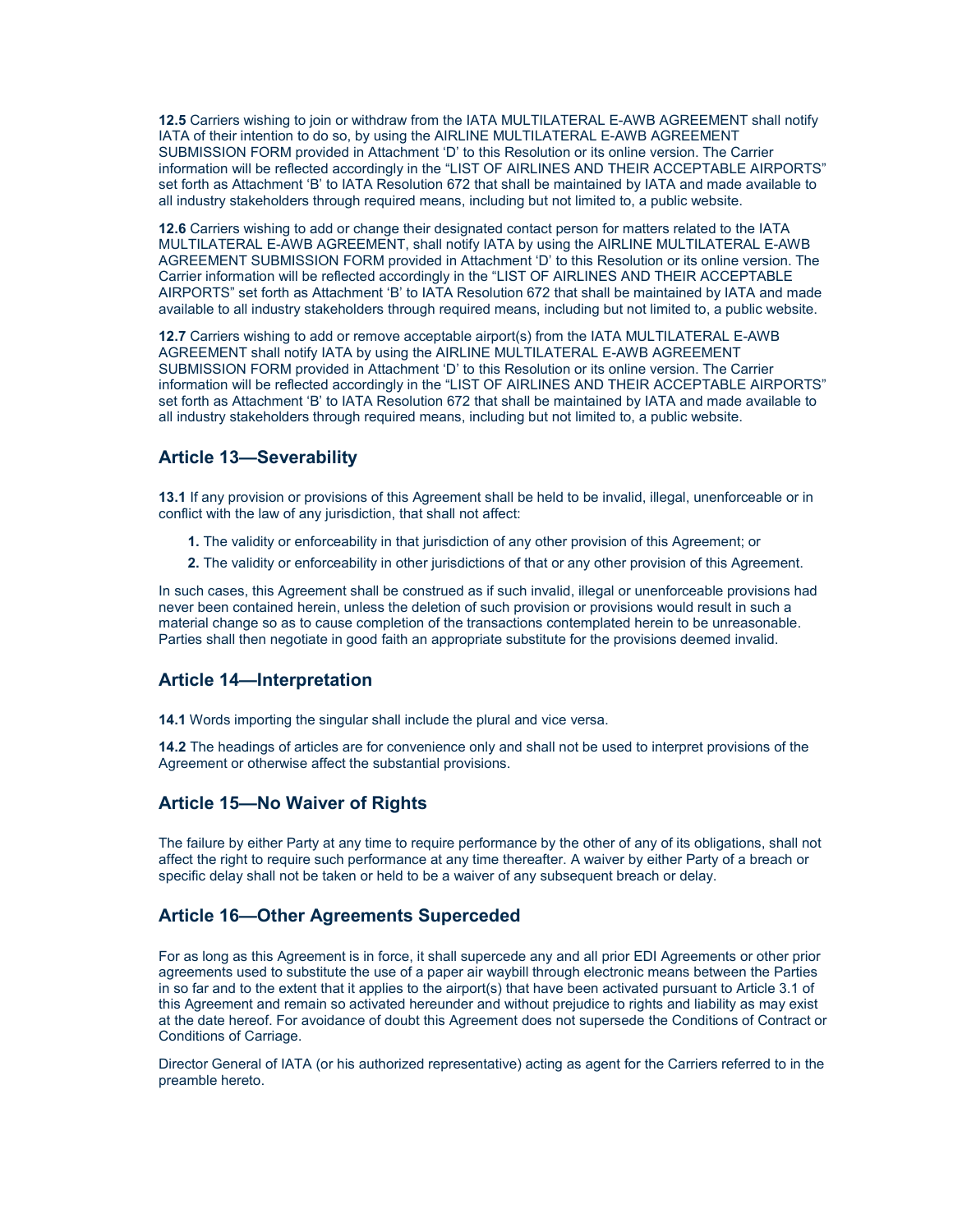| By: experience and the second contract of the second contract of the second contract of the second contract of the second contract of the second contract of the second contract of the second contract of the second contract       |                                                                                                                                                                                                                                      |
|--------------------------------------------------------------------------------------------------------------------------------------------------------------------------------------------------------------------------------------|--------------------------------------------------------------------------------------------------------------------------------------------------------------------------------------------------------------------------------------|
| (Signature)<br><u> 1980 - Jan Samuel Barbara, político establecer a la propia de la propia de la propia de la propia de la propi</u>                                                                                                 |                                                                                                                                                                                                                                      |
|                                                                                                                                                                                                                                      |                                                                                                                                                                                                                                      |
|                                                                                                                                                                                                                                      |                                                                                                                                                                                                                                      |
| Name:                                                                                                                                                                                                                                |                                                                                                                                                                                                                                      |
|                                                                                                                                                                                                                                      |                                                                                                                                                                                                                                      |
| Freight Forwarder:                                                                                                                                                                                                                   |                                                                                                                                                                                                                                      |
|                                                                                                                                                                                                                                      |                                                                                                                                                                                                                                      |
| (Name of company)                                                                                                                                                                                                                    |                                                                                                                                                                                                                                      |
|                                                                                                                                                                                                                                      |                                                                                                                                                                                                                                      |
| By: experience and the second contract of the second contract of the second contract of the second contract of the second contract of the second contract of the second contract of the second contract of the second contract       | By: the contract of the contract of the contract of the contract of the contract of the contract of the contract of the contract of the contract of the contract of the contract of the contract of the contract of the contra       |
| (Signature) <b>Subset of the Contract of the Contract of the Contract of the Contract of the Contract of the Contract of the Contract of the Contract of the Contract of the Contract of the Contract of the Contract of the Con</b> | (Signature) <b>Contract Contract Contract Contract Contract Contract Contract Contract Contract Contract Contract Contract Contract Contract Contract Contract Contract Contract Contract Contract Contract Contract Contract Co</b> |
|                                                                                                                                                                                                                                      |                                                                                                                                                                                                                                      |
| Name:                                                                                                                                                                                                                                | Name:                                                                                                                                                                                                                                |
|                                                                                                                                                                                                                                      |                                                                                                                                                                                                                                      |
| Title:                                                                                                                                                                                                                               | Title:                                                                                                                                                                                                                               |
|                                                                                                                                                                                                                                      |                                                                                                                                                                                                                                      |
| Full Address:                                                                                                                                                                                                                        | Full Address:                                                                                                                                                                                                                        |

# **Attachment 'A' Annex 'A' IATA RESOLUTION 600i: CONDITIONS OF CONTRACT FOR CARRIAGE CONCLUDED AND EVIDENCED BY ELECTRONIC MEANS**

**Notice: The provisions of IATA Resolution 600i, including the Conditions of Contract set forth therein, are incorporated into this Agreement by this reference. The current Conditions of Contract as set forth in IATA Resolution 600i are re-printed in this Annex 'A' for the convenience of the parties. The parties agree to be bound by the current version of IATA Resolution 600i Conditions of Contract as amended from time to time by the IATA Cargo Services Conference and re-printed in the Cargo Services Conference Resolutions Manual without further amendment to this Agreement.**

**1.** In this contract and the Notices appearing herewith:

CARRIER includes the air carrier issuing the cargo receipt and all carriers that carry or undertake to carry the cargo or perform any other services related to such carriage.

SPECIAL DRAWING RIGHT (SDR) is a Special Drawing Right as defined by the International Monetary Fund.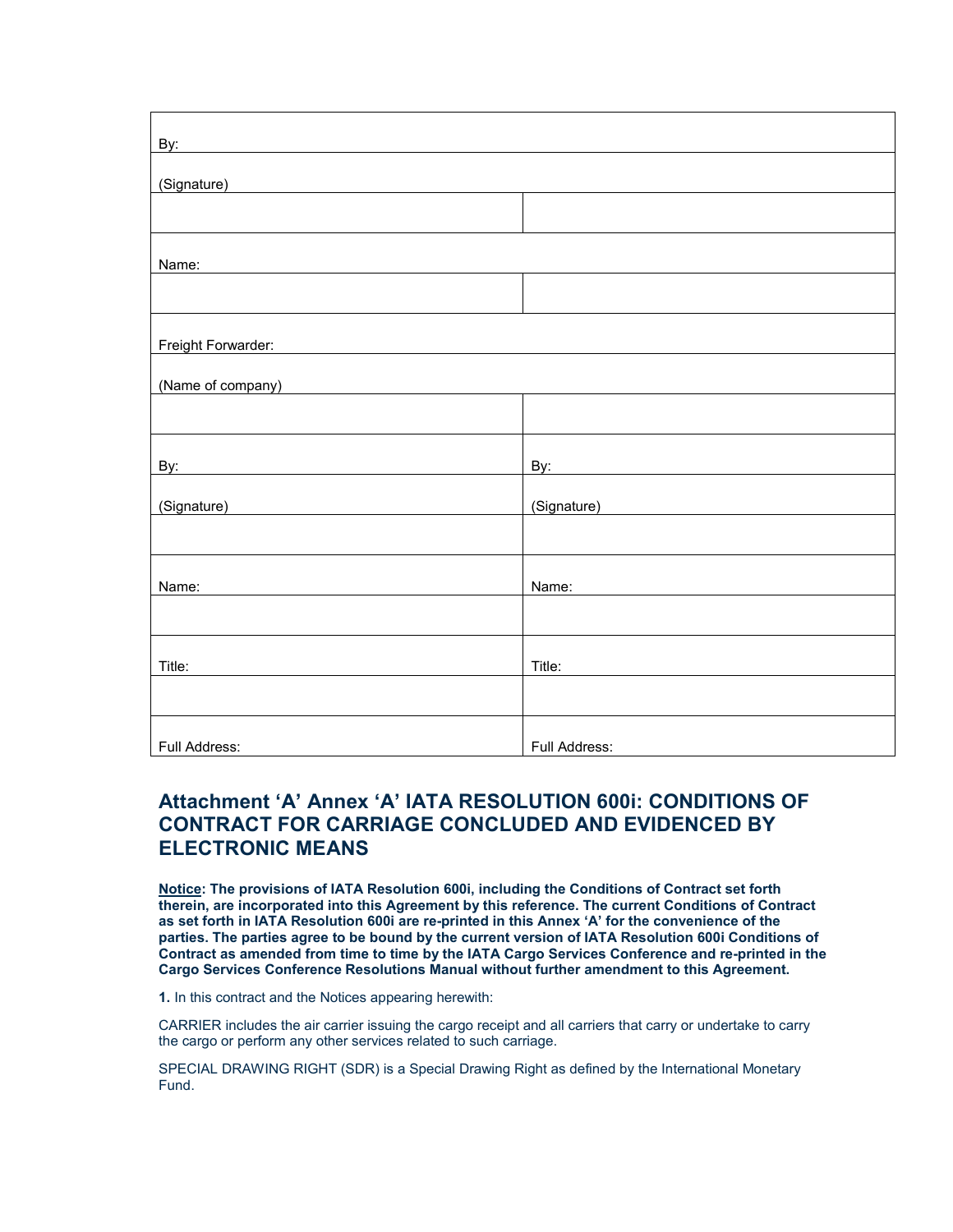WARSAW CONVENTION means whichever of the following instruments is applicable to the contract of carriage:

the Convention for the Unification of Certain Rules Relating to International Carriage by Air, signed at Warsaw, 12 October 1929; that Convention as amended at The Hague on 28 September 1955; that Convention as amended at The Hague 1955 and by Montreal Protocol No. 1, 2, or 4 (1975) as the case may be.

MONTREAL CONVENTION means the Convention for the Unification of Certain Rules for International Carriage by Air, done at Montreal on 28 May 1999.

**2./2.1** Carriage is subject to the rules relating to liability established by the Warsaw Convention or the Montreal Convention unless such carriage is not "international carriage" as defined by the applicable Conventions.

**2.2** To the extent not in conflict with the foregoing, carriage and other related services performed by each Carrier are subject to:

**2.2.1** applicable laws and government regulations;

**2.2.2** provisions contained in the Carrier's conditions of carriage and related rules, regulations, and timetables (but not the times of departure and arrival stated therein) and applicable tariffs of such Carrier, which are made part hereof, and which may be inspected at any airports or other cargo sales offices from which it operates regular services. When carriage is to/from the USA, the shipper and the consignee are entitled, upon request, to receive a free copy of the Carrier's conditions of carriage. The Carrier's conditions of carriage include, but are not limited to:

**2.2.2.1** limits on the Carrier's liability for loss, damage or delay of goods, including fragile or perishable goods;

**2.2.2.2** claims restrictions, including time periods within which shippers or consignees must file a claim or bring an action against the Carrier for its acts or omissions, or those of its agents;

**2.2.2.3** rights, if any, of the Carrier to change the terms of the contract;

**2.2.2.4** rules about Carrier's right to refuse to carry;

**2.2.2.5** rights of the Carrier and limitations concerning delay or failure to perform service, including schedule changes, substitution of alternate Carrier or aircraft and rerouting.

**3.** The agreed stopping places (which may be altered by Carrier in case of necessity) are those places, except the place of departure and place of destination, set forth in the shipment record or shown in Carrier's timetables as scheduled stopping places for the route. Carriage to be performed hereunder by several successive Carriers is regarded as a single operation.

**4.** For carriage to which the Montreal Convention does not apply, Carrier's liability limitation for cargo lost, damaged or delayed shall be 22 SDRs per kilogram unless a greater per kilogram monetary limit is provided in any applicable Convention or in Carrier's tariffs or general conditions of carriage.

**5./5.1** Except when the Carrier has extended credit to the consignee without the written consent of the shipper, the shipper guarantees payment of all charges for the carriage due in accordance with Carrier's tariff, conditions of carriage and related regulations, applicable laws (including national laws implementing the Warsaw Convention and the Montreal Convention), government regulations, orders and requirements.

**5.2** When no part of the consignment is delivered, a claim with respect to such consignment will be considered even though transportation charges thereon are unpaid.

**6./6.1** For cargo accepted for carriage, the Warsaw Convention and the Montreal Convention permit shipper to increase the limitation of liability by declaring a higher value for carriage and paying a supplemental charge if required.

**6.2** In carriage to which neither the Warsaw Convention nor the Montreal Convention applies Carrier shall, in accordance with the procedures set forth in its general conditions of carriage and applicable tariffs, permit shipper to increase the limitation of liability by declaring a higher value for carriage and paying a supplemental charge if so required.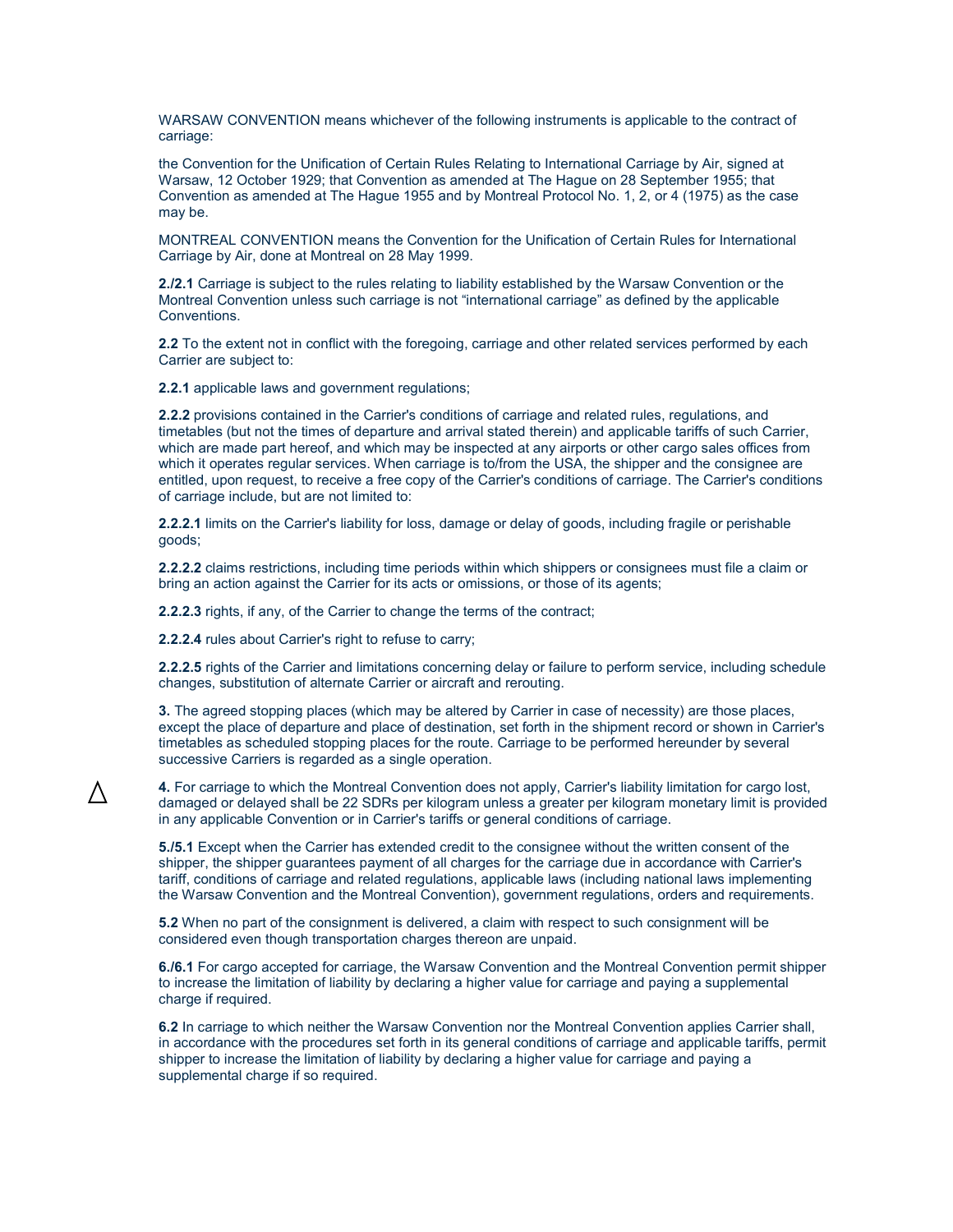**7./7.1** In cases of loss of, damage or delay to part of the cargo, the weight to be taken into account in determining Carrier's limit of liability shall be only the weight of the package or packages concerned.

**7.2** Notwithstanding any other provisions, for "foreign air transportation" as defined by the U.S. Transportation Code:

**7.2.1** in the case of loss of, damage or delay to a shipment, the weight to be used in determining Carrier's limit of liability shall be the weight which is used to determine the charge for carriage of such shipment; and

**7.2.2** in the case of loss of, damage or delay to a part of a shipment, the shipment weight in 7.2.1 shall be prorated to the packages covered by the same cargo receipt whose value is affected by the loss, damage or delay. The weight applicable in the case of loss or damage to one or more articles in a package shall be the weight of the entire package.

**8.** Any exclusion or limitation of liability applicable to Carrier shall apply to Carrier's agents, employees, and representatives and to any person whose aircraft or equipment is used by Carrier for carriage and such person's agents, employees and representatives.

**9.** Carrier undertakes to complete the carriage with reasonable dispatch. Where permitted by applicable laws, tariffs and government regulations, Carrier may use alternative carriers, aircraft or modes of transport without notice but with due regard to the interests of the shipper. Carrier is authorized by the shipper to select the routing and all intermediate stopping places that it deems appropriate or to change or deviate from the routing shown in the Shipment Record.

**10.** Receipt by the person entitled to delivery of the cargo without complaint shall be prima facie evidence that the cargo has been delivered in good condition and in accordance with the contract of carriage.

**10.1** In the case of loss of, damage or delay to cargo a written complaint must be made to Carrier by the person entitled to delivery. Such complaint must be made:

**10.1.1** in the case of damage to the cargo, immediately after discovery of the damage and at the latest within 14 days from the date of receipt of the cargo;

**10.1.2** in the case of delay, within 21 days from the date on which the cargo was placed at the disposal of the person entitled to delivery.

**10.1.3** in the case of non-delivery of the cargo, within 120 days from the date of receipt of the cargo for transportation by the Carrier.

**10.2** Such complaint may be made to the Carrier who issued the cargo receipt, or to the first Carrier or to the last Carrier or to the Carrier, which performed the carriage during which the loss, damage or delay took place.

**10.3** Unless a written complaint is made within the time limits specified in 10.1 no action may be brought against Carrier.

**10.4** Any rights to damages against Carrier shall be extinguished unless an action is brought within two years from the date of arrival at the destination, or from the date on which the aircraft ought to have arrived, or from the date on which the carriage stopped.

**11.** Shipper shall comply with all applicable laws and government regulations of any country to or from which the cargo may be carried, including those relating to the packing, carriage or delivery of the cargo, and shall furnish such information to the Carrier as may be necessary to comply with such laws and regulations. Carrier is not liable to shipper and shipper shall indemnify Carrier for loss or expense due to shipper's failure to comply with this provision.

**12.** No agent, employee or representative of Carrier has authority to alter, modify or waive any provisions of this contract.

## **RESOLUTION 672**

## **Attachment 'B' LIST OF AIRLINES AND THEIR ACCEPTABLE AIRPORTS**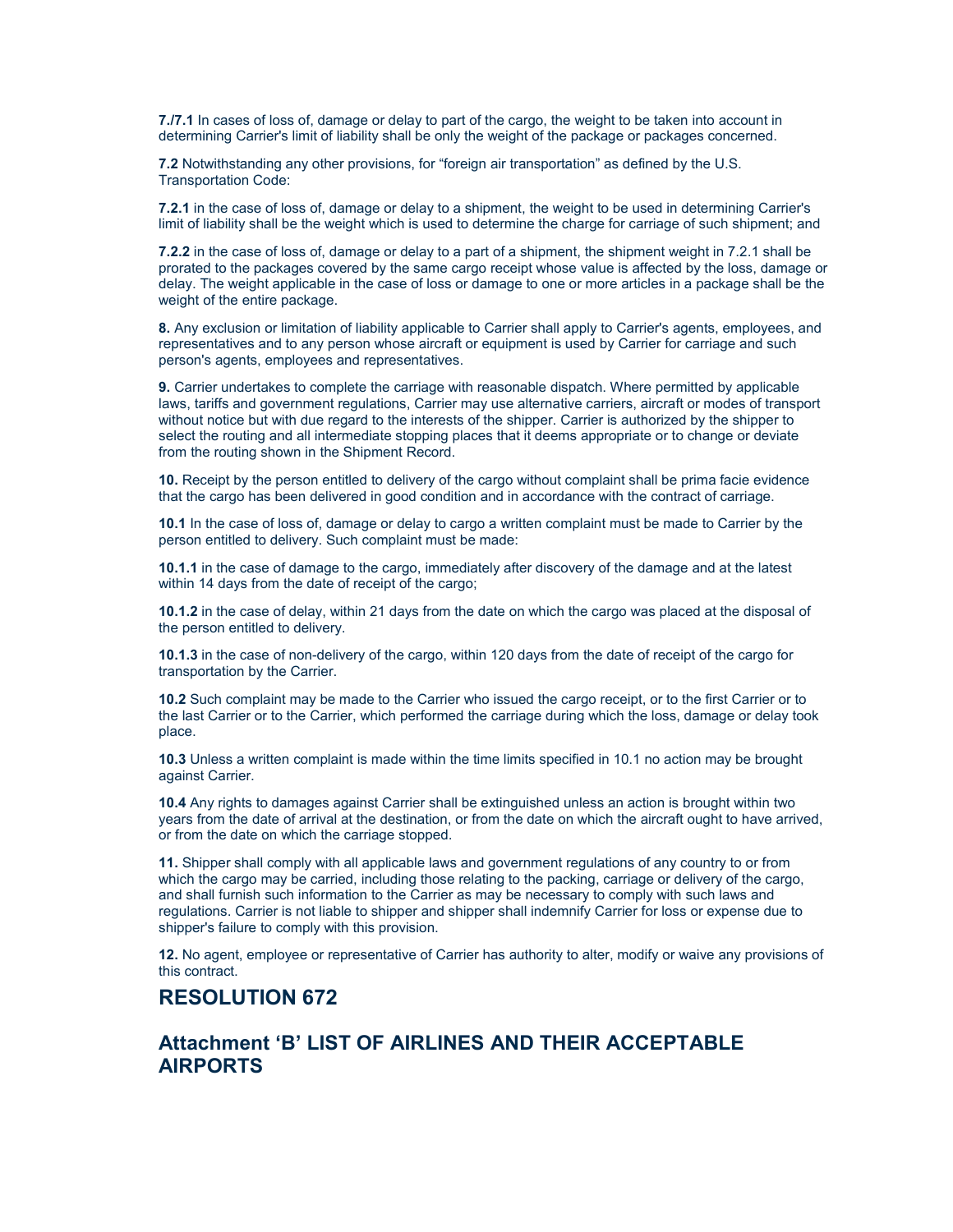The following is the list of airlines participating to the IATA MULTILATERAL E-AWB AGREEMENT, including their designated contacts and acceptable airports.

| <b>IATA Airline Code</b>                                                                                                                                             | IATA Airport Codes of Origin (3 letter airport code) |
|----------------------------------------------------------------------------------------------------------------------------------------------------------------------|------------------------------------------------------|
| <b>Airline Name</b><br><b>Airline Address</b><br>Airline Designated<br><b>Contact Name</b>                                                                           |                                                      |
| Airline Designated<br>Contact E-mail<br>Airline Designated<br>Contact Telephone<br>Airline Designated<br>Contact Fax<br>Airline Designated<br><b>Contact Address</b> |                                                      |
|                                                                                                                                                                      |                                                      |
|                                                                                                                                                                      |                                                      |
|                                                                                                                                                                      |                                                      |
|                                                                                                                                                                      |                                                      |
|                                                                                                                                                                      |                                                      |
|                                                                                                                                                                      |                                                      |
|                                                                                                                                                                      |                                                      |
|                                                                                                                                                                      |                                                      |

# **RESOLUTION 672**

 $\overline{\phantom{a}}$ 

# **Attachment 'C' LIST OF FREIGHT FORWARDER AFFILIATES**

The following is the list of Freight Forwarders and Freight Forwarder affiliates participating to the IATA MULTILATERAL E-AWB AGREEMENT, including their designated contacts.

| Freight Forwarder Name Freight Forwarder | Freight Forwarder affiliate or related company Name |
|------------------------------------------|-----------------------------------------------------|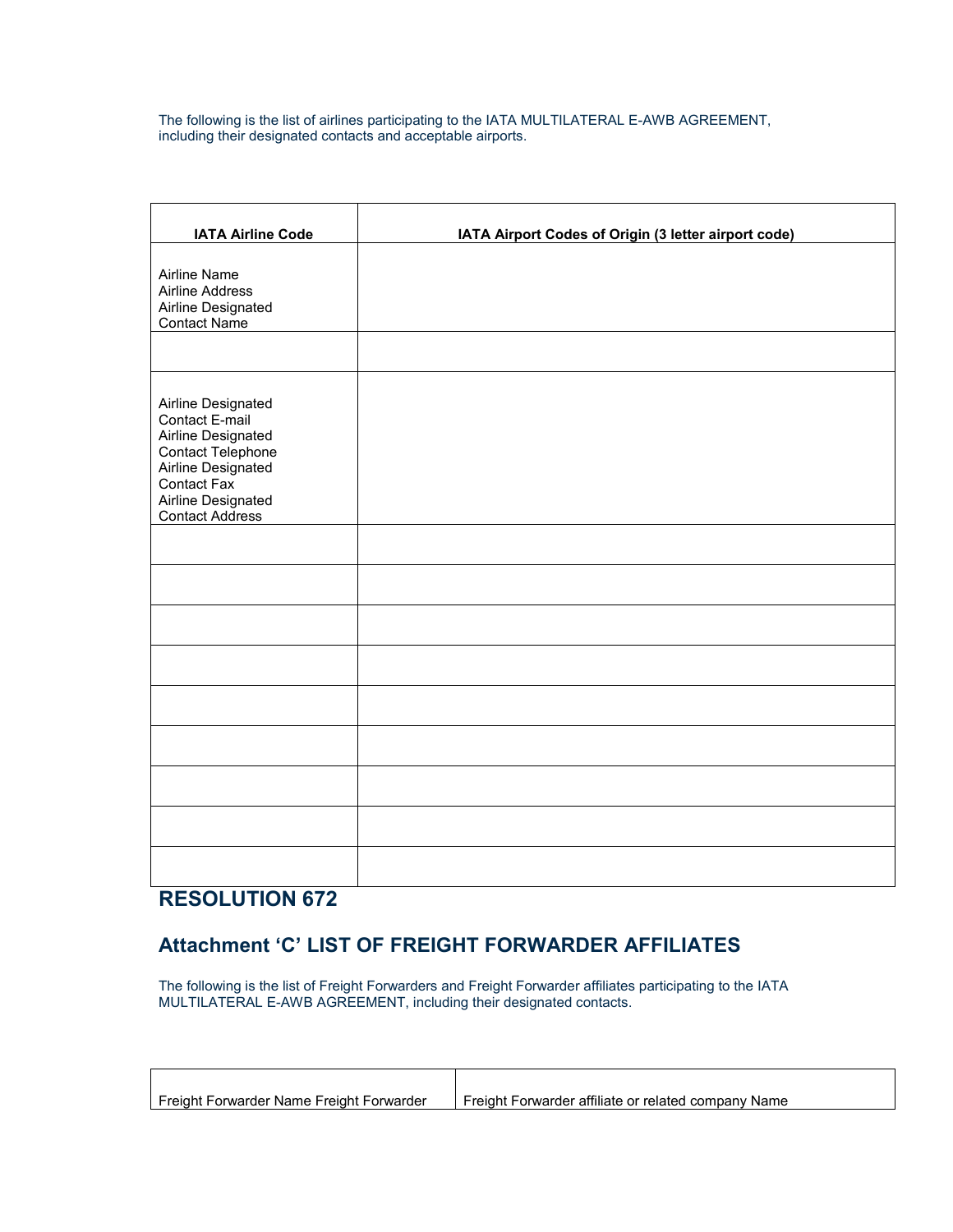| <b>Address</b><br>Freight Forwarder IATA Cargo Agent Code<br>Freight Forwarder Designated Contact E-mail<br>Freight Forwarder Designated Contact<br>Telephone<br>Freight Forwarder Designated Contact Fax<br>Freight Forwarder Designated Contact<br>Address | Freight Forwarder affiliate or related company Address<br>Freight Forwarder affiliate or related company IATA Cargo Agent<br>Code<br>Freight Forwarder affiliate or related Company Designated Contact<br>E-mail<br>Freight Forwarder affiliate or related company Designated Contact<br>Telephone<br>Freight Forwarder affiliate or related company Designated Contact<br>Fax<br>Freight Forwarder affiliate or related company Designated Contact<br>Address |
|--------------------------------------------------------------------------------------------------------------------------------------------------------------------------------------------------------------------------------------------------------------|----------------------------------------------------------------------------------------------------------------------------------------------------------------------------------------------------------------------------------------------------------------------------------------------------------------------------------------------------------------------------------------------------------------------------------------------------------------|
|                                                                                                                                                                                                                                                              |                                                                                                                                                                                                                                                                                                                                                                                                                                                                |
|                                                                                                                                                                                                                                                              |                                                                                                                                                                                                                                                                                                                                                                                                                                                                |
|                                                                                                                                                                                                                                                              |                                                                                                                                                                                                                                                                                                                                                                                                                                                                |
|                                                                                                                                                                                                                                                              |                                                                                                                                                                                                                                                                                                                                                                                                                                                                |
|                                                                                                                                                                                                                                                              |                                                                                                                                                                                                                                                                                                                                                                                                                                                                |

# **RESOLUTION 672**

# **Attachment 'D' AIRLINE MULTILATERAL E-AWB AGREEMENT SUBMISSION FORM**

*Editorial Note*: *For the latest version of the Airline Submission Form, please visit: www.iata.org/e-awbmultilateral*.

This form is for IATA and non-IATA airlines participating in the IATA MULTILATERAL E-AIR WAYBILL AGREEMENT set forth as Attachment 'A' to IATA Resolution 672.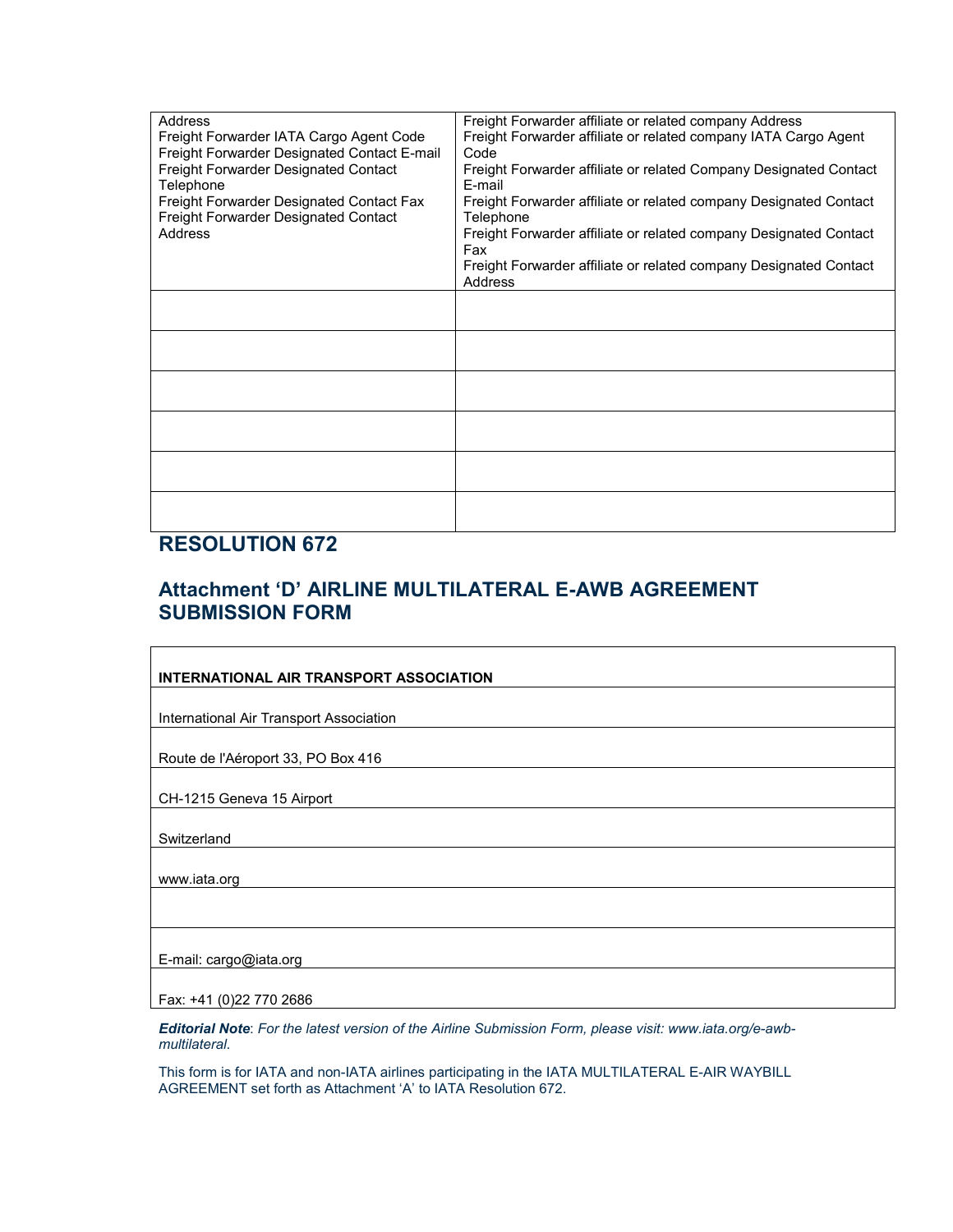The information requested in this form is required to join or withdraw from the IATA MULTILATERAL E-AIR WAYBILL AGREEMENT, to add and/or remove airports and to change the designated airline contact in the "LIST OF AIRLINES AND THEIR ACCEPTABLE AIRPORTS" set forth as Attachment 'B' to IATA Resolution 672.

Kindly complete the form set forth below and return the form to the above address by e-mail or fax.

#### **A) To join the IATA MULTILATERAL E-AIR WAYBILL AGREEMENT**

The undersigned certifies as follows:

**▪**We appoint IATA represented by the Director General of IATA or his authorized representative as our agent for purposes of executing the IATA MULTILATERAL E-AIR WAYBILL AGREEMENT set forth as Attachment 'A' to IATA Resolution 672 on our behalf.

**▪**We understand and agree that IATA shall act solely on our behalf as our agent in connection with the Multilateral e-AWB Agreement and shall have only those responsibilities set forth in IATA Resolution 672 in connection with the Agreement. We agree to indemnify IATA and hold IATA harmless for any loss of damage (including legal expenses) it may incur in connection with the Agreement or in performing any obligation arising from IATA Resolution 672.

**▪**We understand and agree that IATA shall include the information provided in this form including, but not limited to, the list of participating airports as well as the contact details of the designated airline contact into the "LIST OF AIRLINES AND THEIR ACCEPTABLE AIRPORTS" which is set forth as Attachment 'B' to IATA Resolution 672 and shall be maintained by IATA and made available to all industry stakeholders through required means, including but not limited to, a public website.

**▪**We appoint the following individual as our designated contact for all matters relating to the IATA MULTILATERAL E-AIR WAYBILL AGREEMENT and to be included accordingly in the "LIST OF AIRLINES AND THEIR ACCEPTABLE AIRPORTS" set forth as Attachment 'B' to IATA Resolution 672:

| Company Name: |  |
|---------------|--|
|               |  |
| Contact Name: |  |
|               |  |
| Job Title:    |  |
|               |  |
| Address:      |  |
|               |  |
| Telephone:    |  |
|               |  |
| E-Mail:       |  |

#### **B) To add and/or remove Airports participating in the IATA MULTILATERAL E-AIR WAYBILL AGREEMENT**

The undersigned certifies as follows:

**▪**We are currently party to the IATA MULTILATERAL E-AIR WAYBILL AGREEMENT set forth as Attachment 'A' to IATA Resolution 672.

**▪**We wish to **add** the following Airports to the "LIST OF AIRLINES AND THEIR ACCEPTABLE AIRPORTS" set forth as Attachment 'B' to IATA Resolution 672:

| <b>Airport Code</b> | <b>City Name</b> |
|---------------------|------------------|
|                     |                  |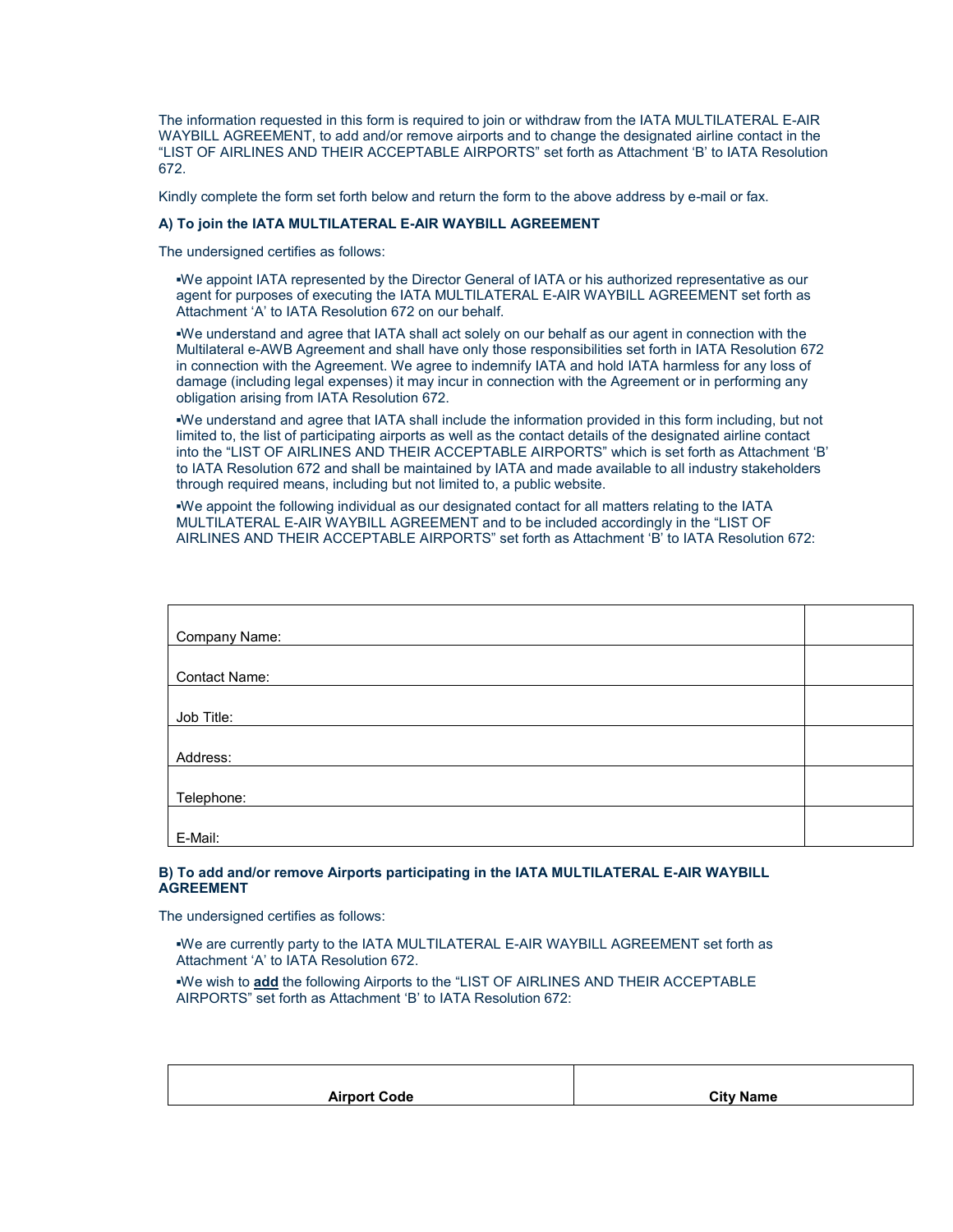#### **For additional Airports please use the last two pages.**

**▪**We wish to **remove** the following airports from the "LIST OF AIRLINES AND THEIR ACCEPTABLE AIRPORTS" set forth as Attachment 'B' to IATA Resolution 672:

| <b>Airport Code</b> | <b>City Name</b> | Reason(s) for removal of airport |
|---------------------|------------------|----------------------------------|
|                     |                  |                                  |
|                     |                  |                                  |
|                     |                  |                                  |
|                     |                  |                                  |
|                     |                  |                                  |
|                     |                  |                                  |
|                     |                  |                                  |

#### **C) To change the airline's designated contact for all matters related to the IATA MULTILATERAL E-AIR WAYBILL AGREEMENT**

The undersigned certifies as follows:

**▪**We are currently party to the IATA MULTILATERAL E-AIR WAYBILL AGREEMENT set forth as Attachment 'A' to IATA Resolution 672.

**▪**We wish to change our airline's designated contact for matters related to the IATA MULTILATERAL E-AIR WAYBILL AGREEMENT as included in the "LIST OF AIRLINES AND THEIR ACCEPTABLE AIRPORTS" set forth as Attachment 'B' to IATA Resolution 672 as follows:

Company Name: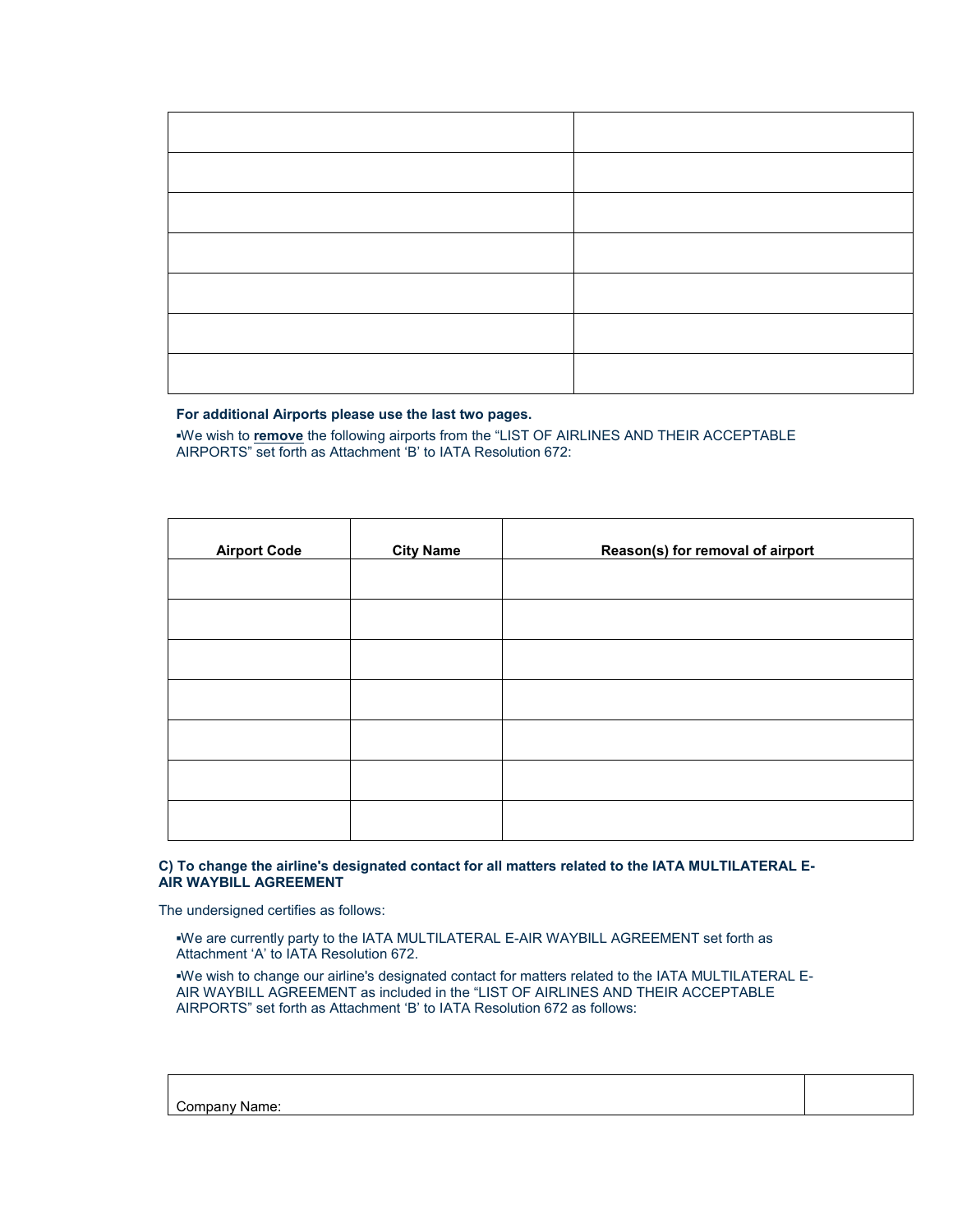| Contact Name: |  |
|---------------|--|
|               |  |
| Title:        |  |
|               |  |
| Address:      |  |
|               |  |
| Telephone:    |  |
|               |  |
| E-Mail:       |  |

### **D) To withdraw from the IATA MULTILATERAL E-AWB AGREEMENT**

The undersigned certifies as follows:

**▪**We hereby withdraw ourselves from the IATA MULTILATERAL E-AIR WAYBILL AGREEMENT effective (Day/Month/Year) for the following reason(s):

**Submitted by:**

Airline Reference Details:

| Airline Name:                        |  |
|--------------------------------------|--|
|                                      |  |
| Airline 2-character IATA Designator: |  |
|                                      |  |
| Airline Head Office Address:         |  |

**Airline Signatory Details:**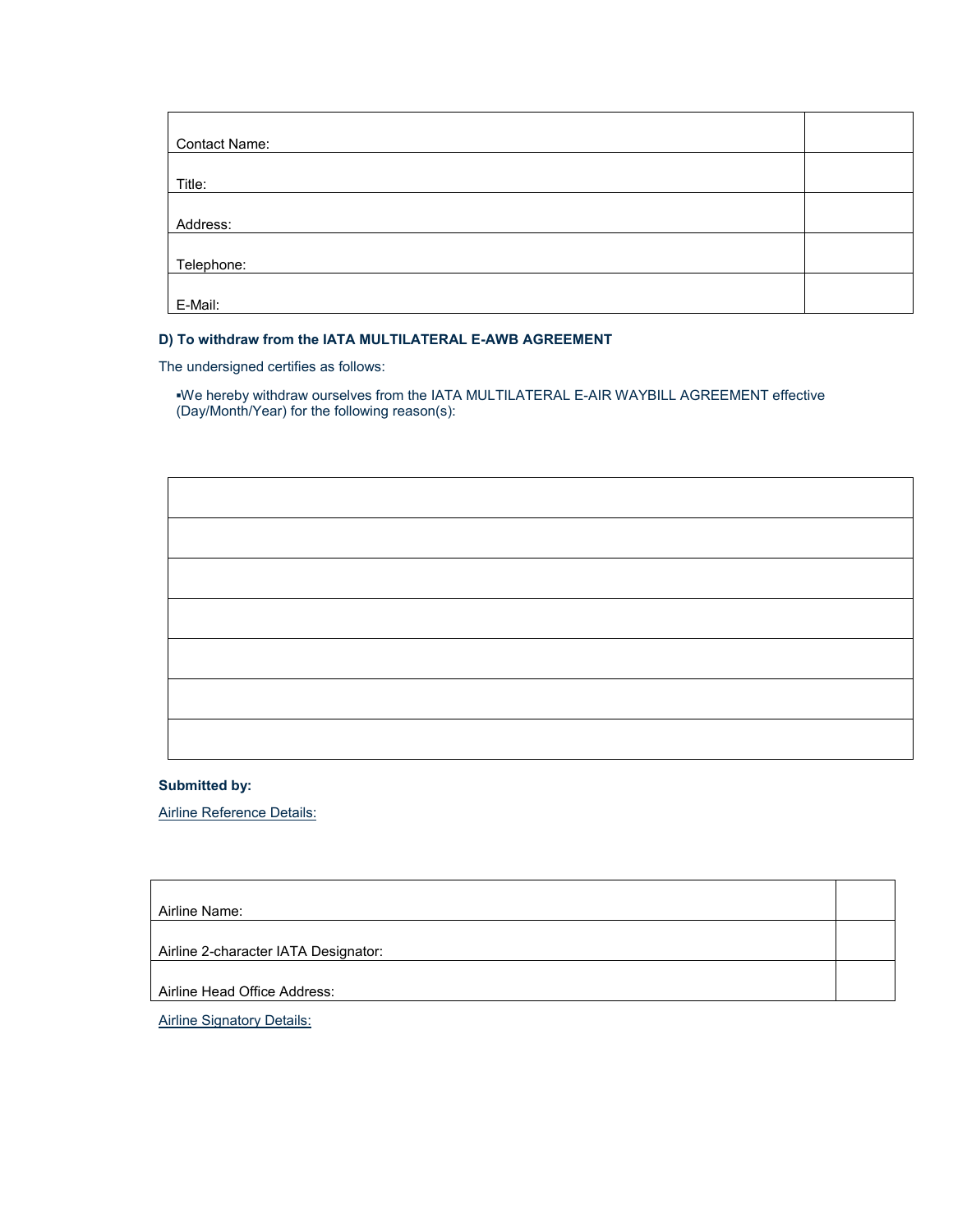| Name of Signatory: |  |
|--------------------|--|
|                    |  |
| Job Title:         |  |
|                    |  |
| Company Name:      |  |
|                    |  |
| Address:           |  |
|                    |  |
| Telephone:         |  |
|                    |  |
| E-Mail:            |  |
|                    |  |
| Signature:         |  |
|                    |  |
| Date:              |  |

For additional Airports

| <b>Airport Code</b> | <b>City Name</b> |
|---------------------|------------------|
|                     |                  |
|                     |                  |
|                     |                  |
|                     |                  |
|                     |                  |
|                     |                  |
|                     |                  |
|                     |                  |
|                     |                  |
|                     |                  |
|                     |                  |
|                     |                  |
|                     |                  |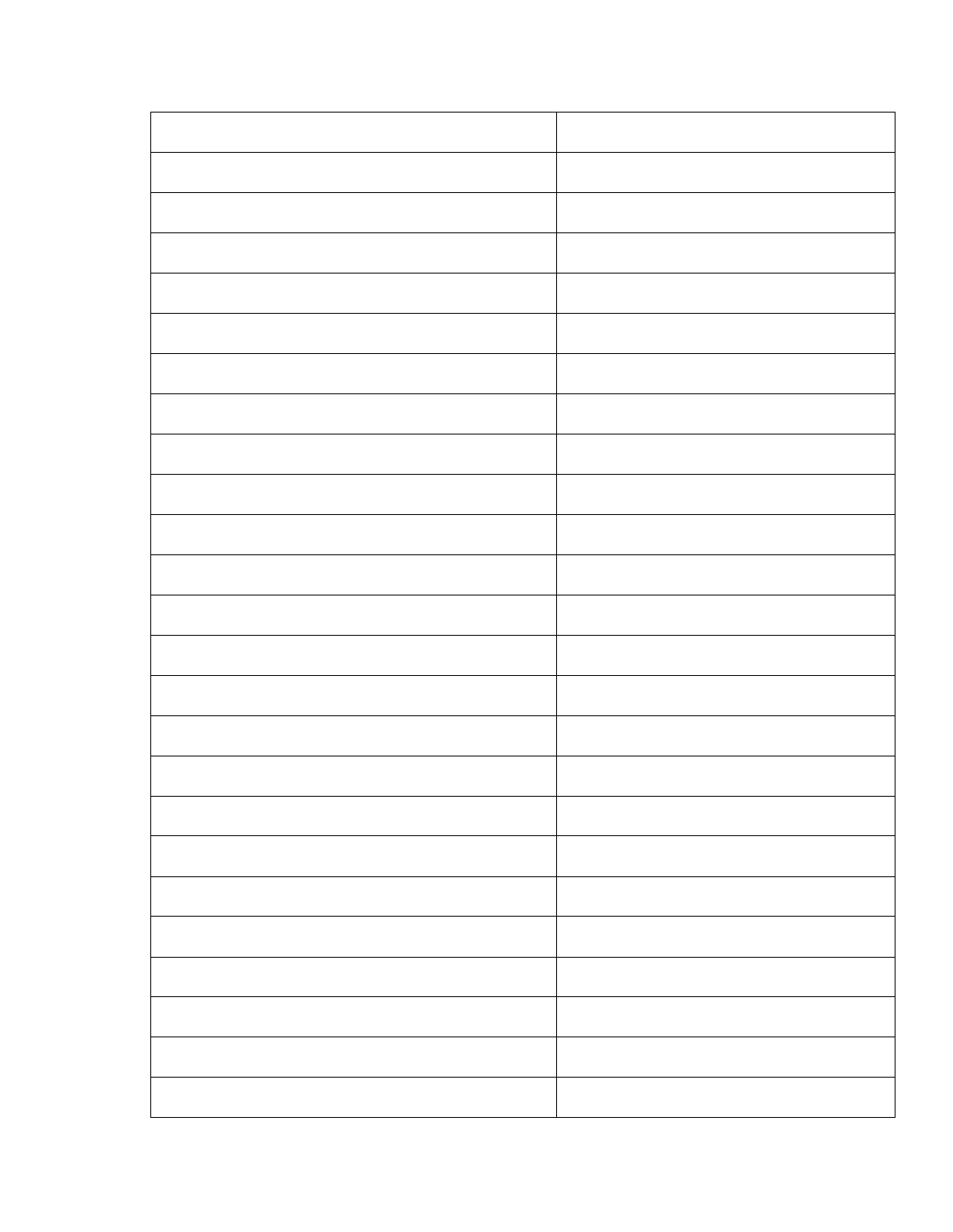# **RESOLUTION 672**

# **Attachment 'E' FREIGHT FORWARDER MULTILATERAL E-AWB AGREEMENT SUBMISSION FORM**

## **INTERNATIONAL AIR TRANSPORT ASSOCIATION**

International Air Transport Association

Route de l'Aéroport 33, PO Box 416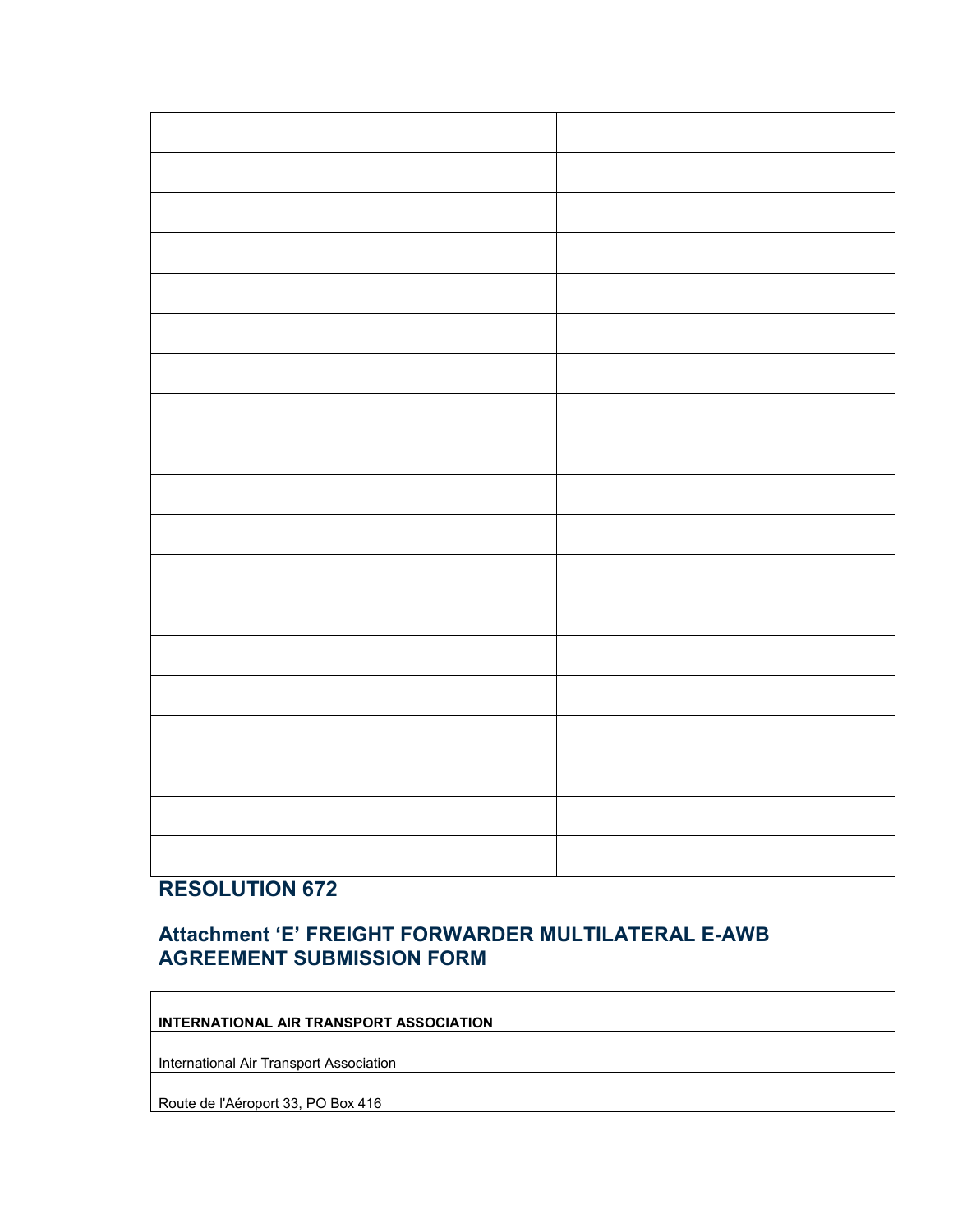CH-1215 Geneva 15 Airport

**Switzerland** 

www.iata.org

E-mail: cargo@iata.org

Fax: +41 (0)22 770 2686

*Editorial Note*: *For the latest version of the Freight Forwarder Submission Form, please visit: www.iata.org/e-awb-multilateral*.

This form is for Freight Forwarders participating in the IATA MULTILATERAL E-AIR WAYBILL AGREEMENT set forth as Attachment 'A' to IATA Resolution 672.

The information requested in this form is required to add or remove Freight Forwarder Affiliates in the "LIST OF FREIGHT FORWARDER AFFILIATES" set forth as Attachment 'C' to IATA Resolution 672 as well as for the Freight Forwarder to withdraw from the IATA MULTILATERAL E-AIR WAYBILL AGREEMENT.

Kindly complete the form set forth below and return the form to the above address by e-mail or fax.

#### **A) To add and/or remove Freight Forwarder Affiliates**

The undersigned certifies as follows:

**▪**We are party to the IATA MULTILATERAL E-AIR WAYBILL AGREEMENT set forth as Attachment 'A' to IATA Resolution 672.

**▪We represent and warrant to the benefit of the Carrier(s) that: (1) the information in this listing which shall be part of Attachment C to IATA Resolution 672 is true and correct, and (2) the Affiliates identified in this listing have duly authorized us to enter into the Agreement on their behalf and to bind them to the obligations set forth therein.**

**▪**We agree to be responsible for the performance of all obligations under the Agreement by the listed Affiliates as if such performance were undertaken by us on their behalf.

**▪**We understand and agree that IATA shall include the information provided in this form including, but not limited to, the list of freight forwarder Affiliates as well as the contact details of the designated freight forwarder contact into the "LIST OF FREIGHT FORWARDER AFFILIATES" which is set forth as Attachment 'C' to IATA Resolution 672 and shall be maintained by IATA and made available to all industry stakeholders through required means, including but not limited to, a public website.

| Name of<br><b>Freight</b><br>Forwarder<br><b>Affiliate</b> | Full Address of Freight Forwarder Affiliate Principal<br>Office (Address, City, Country, Postal/ZIP Code) | IATA Cargo Agent Code of<br><b>Freight Forwarder Affiliate</b> |
|------------------------------------------------------------|-----------------------------------------------------------------------------------------------------------|----------------------------------------------------------------|
|                                                            |                                                                                                           |                                                                |
|                                                            |                                                                                                           |                                                                |
|                                                            |                                                                                                           |                                                                |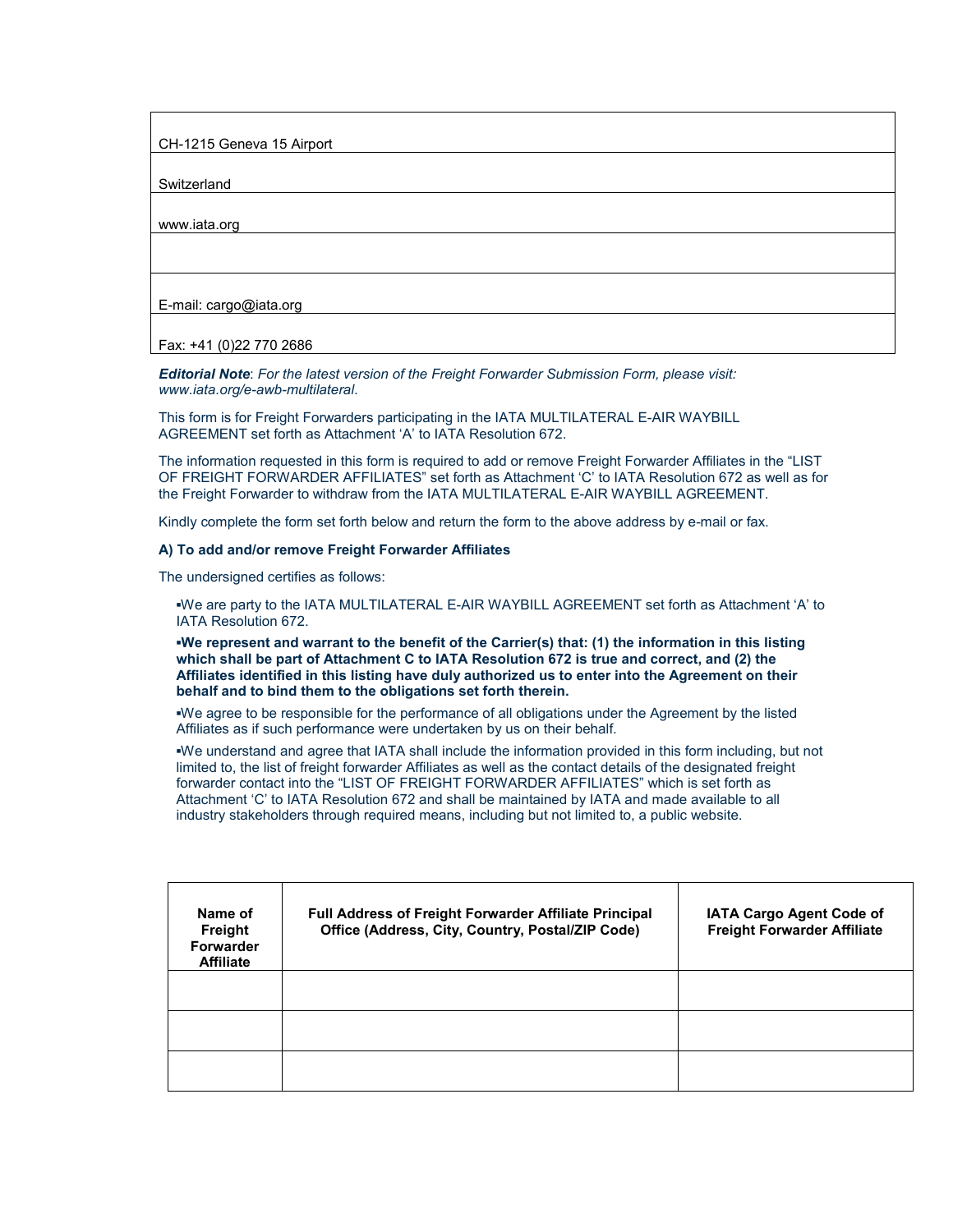For additional Freight Forwarder Affiliates please use the last two pages.

**▪**Having the requisite authorization from the concerned parties, we hereby withdraw the following Freight Forwarder Affiliate(s) from the IATA MULTILATERAL E-AIR WAYBILL AGREEMENT set forth as Attachment 'A' to IATA Resolution 672 and to be removed accordingly from the "LIST OF FREIGHT FORWARDER AFFILIATES" set forth as Attachment 'C' to IATA Resolution 672:

| <b>Address of</b><br>Freight<br>Forwarder<br><b>Affiliate</b> | IATA Cargo Agent Code of Freight<br><b>Forwarder Affiliate</b> | Reason(s) for removal of<br><b>Forwarder Affiliate</b> |
|---------------------------------------------------------------|----------------------------------------------------------------|--------------------------------------------------------|
|                                                               |                                                                |                                                        |
|                                                               |                                                                |                                                        |
|                                                               |                                                                |                                                        |
|                                                               |                                                                |                                                        |
|                                                               |                                                                |                                                        |

### **B) To add/change the designated Freight Forwarder contact**

The undersigned certifies as follows:

**▪**We are currently party to the IATA MULTILATERAL E-AIR WAYBILL AGREEMENT set forth as Attachment 'A' to IATA Resolution 672.

**▪**We wish to add/change the designated contact(s) for all matters related to the IATA MULTILATERAL E-AIR WAYBILL AGREEMENT, including notifications pursuant to Article 3.1 of the IATA MULTILATERAL E-AIR WAYBILL AGREEMENT as follows:

| Name of Freight Forwarder/Freight Forwarder Affiliate | <b>Contact Name</b><br><b>Job Title</b><br><b>Address</b><br><b>Telephone</b><br>E-mail |
|-------------------------------------------------------|-----------------------------------------------------------------------------------------|
|                                                       |                                                                                         |
|                                                       |                                                                                         |
|                                                       |                                                                                         |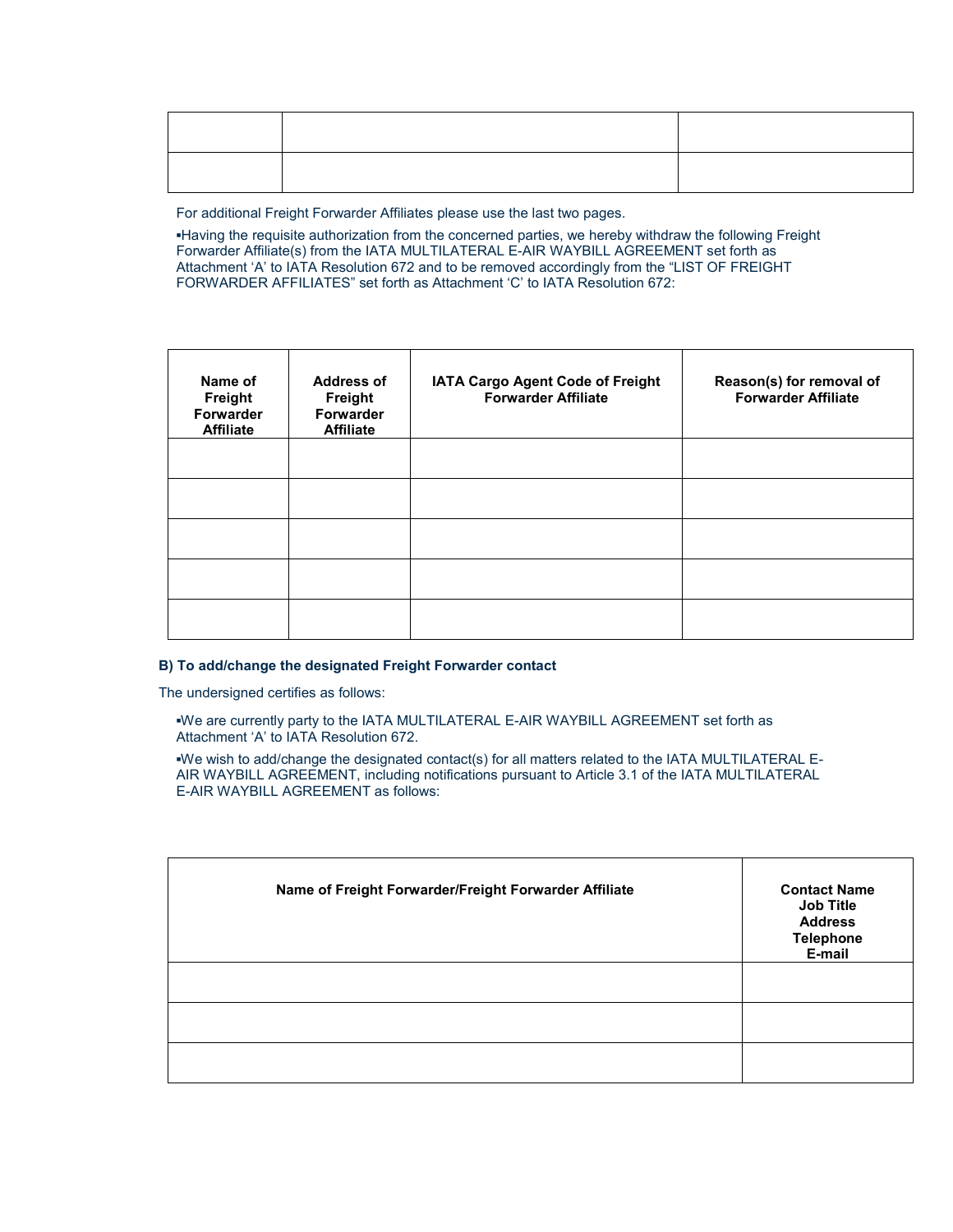### **C) To withdraw from the IATA MULTILATERAL E-AIR WAYBILL AGREEMENT**

The undersigned certifies as follows:

**▪**We hereby withdraw from the IATA Multilateral E-AWB Agreement effective (Day/Month/Year) for the following reason(s):



Freight Forwarder Reference Details:

Company Name:

Freight Forwarder Principal Office Address:

IATA Cargo Agent Code (if applicable):

Freight Forwarder Signatory Details:

| Name of Signatory: |  |
|--------------------|--|
|                    |  |
| Job Title:         |  |
|                    |  |
| Company Name:      |  |
|                    |  |
| Address:           |  |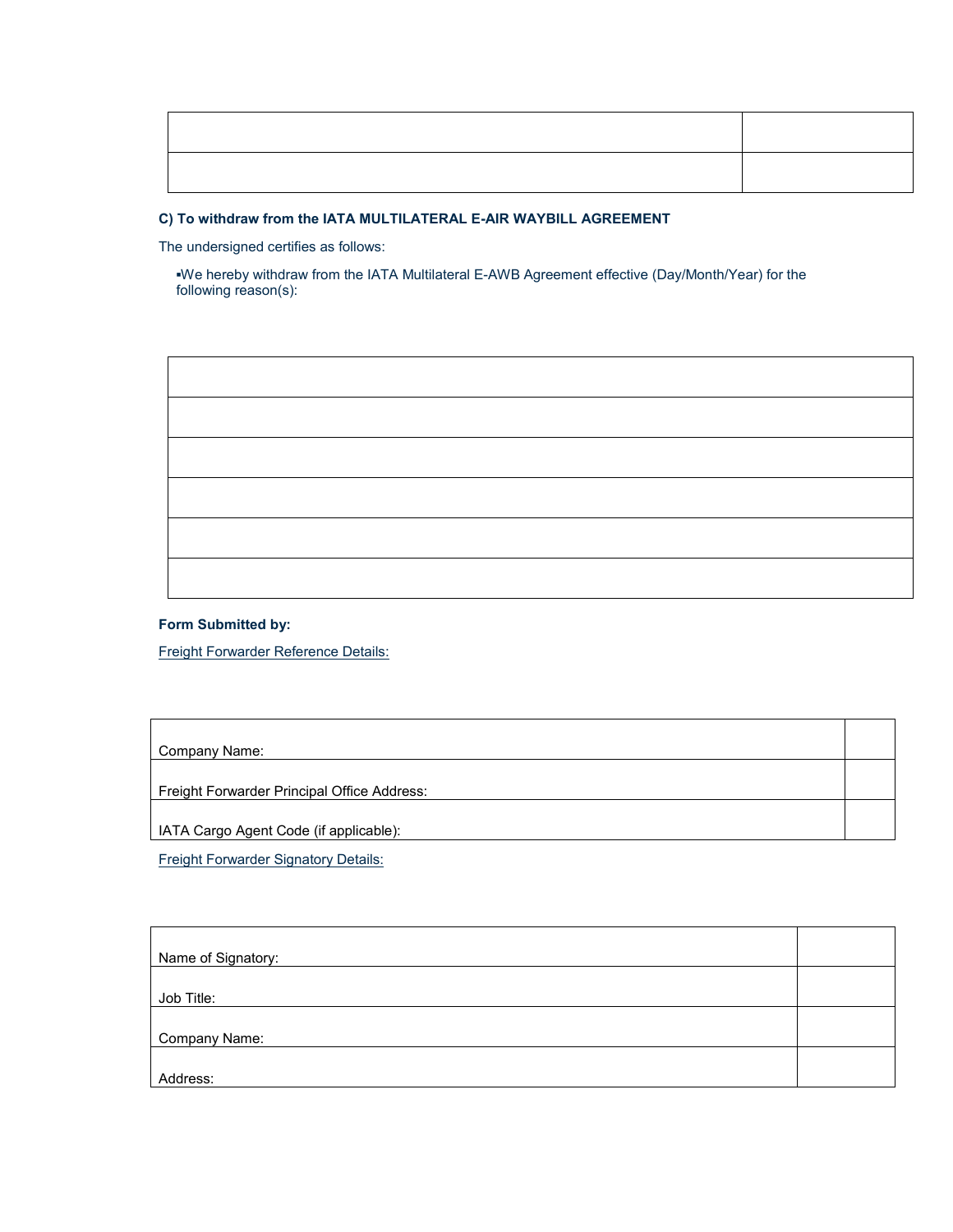| Telephone: |  |
|------------|--|
| E-Mail:    |  |
| Signature: |  |
| Date:      |  |

For any Additional Freight Forwarder Affiliates:

| Name of<br>Freight<br>Forwarder<br><b>Affiliate</b> | Full Address of Freight Forwarder Affiliate Principal<br>Office (Address, City, Country, Postal/ZIP Code) | IATA Cargo Agent Code of<br>Freight Forwarder Affiliate |
|-----------------------------------------------------|-----------------------------------------------------------------------------------------------------------|---------------------------------------------------------|
|                                                     |                                                                                                           |                                                         |
|                                                     |                                                                                                           |                                                         |
|                                                     |                                                                                                           |                                                         |
|                                                     |                                                                                                           |                                                         |
|                                                     |                                                                                                           |                                                         |
|                                                     |                                                                                                           |                                                         |
|                                                     |                                                                                                           |                                                         |
|                                                     |                                                                                                           |                                                         |
|                                                     |                                                                                                           |                                                         |
|                                                     |                                                                                                           |                                                         |
|                                                     |                                                                                                           |                                                         |
|                                                     |                                                                                                           |                                                         |
|                                                     |                                                                                                           |                                                         |
|                                                     |                                                                                                           |                                                         |
|                                                     |                                                                                                           |                                                         |
|                                                     |                                                                                                           |                                                         |
|                                                     |                                                                                                           |                                                         |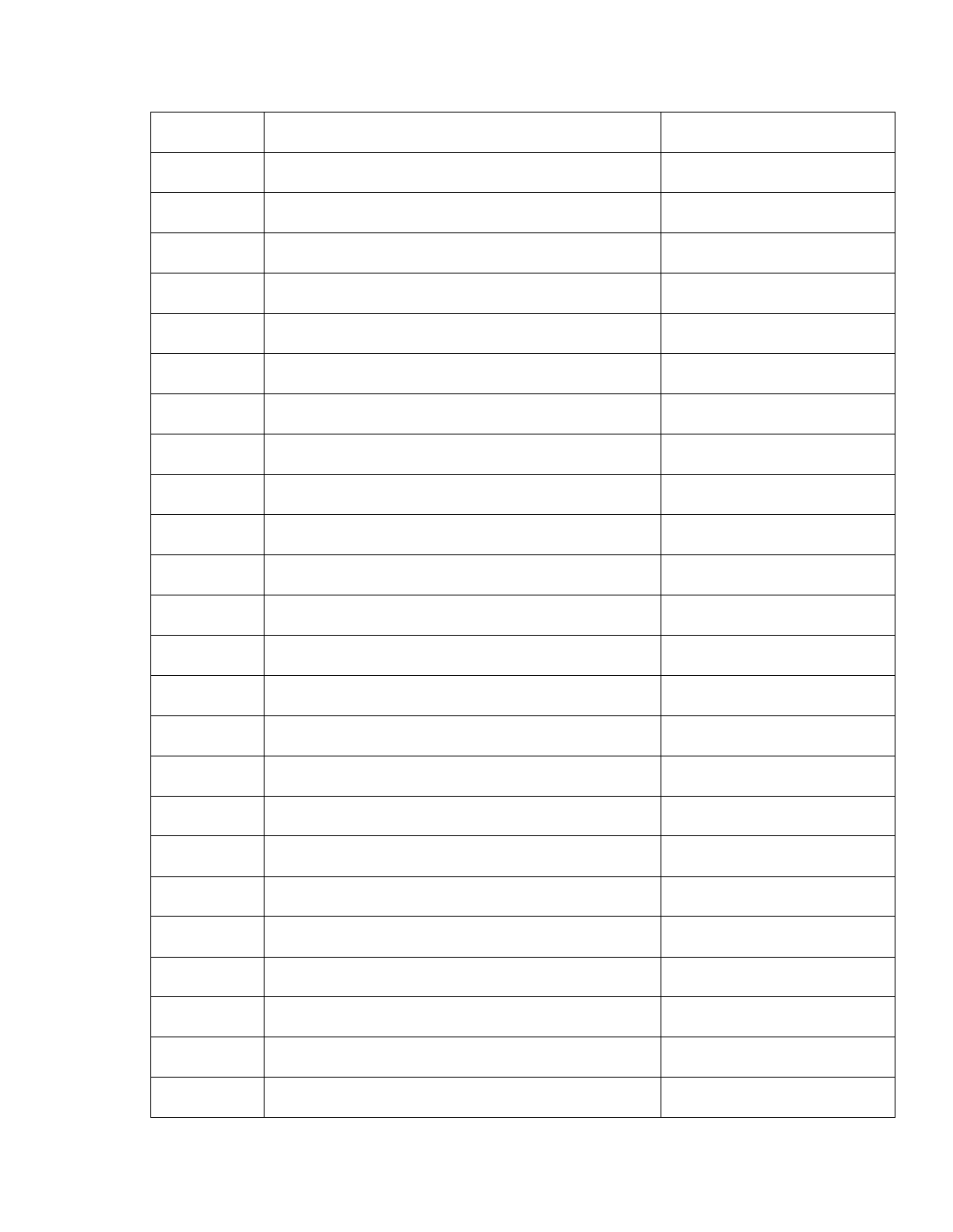| <b>BEAALUPIAU ARA</b> |  |
|-----------------------|--|

# **RESOLUTION 672**

# **Attachment 'F' ACTIVATION NOTICE TO FREIGHT FORWARDER**

*Editorial Note*: *For the latest version of the Activation Notice Form, please visit: www.iata.org/e-awbmultilateral*.

This notice is to be used by IATA and non-IATA airlines participating in the IATA MULTILATERAL E-AIR WAYBILL AGREEMENT to notify Freight Forwarder and/or Freight Forwarder Affiliate participating to the IATA MULTILATERAL E-AIR WAYBILL AGREEMENT of e-AWB activation or de-activation at one or more Airport(s), pursuant to Article 3.1 of the IATA MULTILATERAL E-AIR WAYBILL AGREEMENT set forth as Attachment 'A' to IATA Resolution 672:

To (Freight Forwarder):

| Company Name:        |  |
|----------------------|--|
| <b>Contact Name:</b> |  |
| Address:             |  |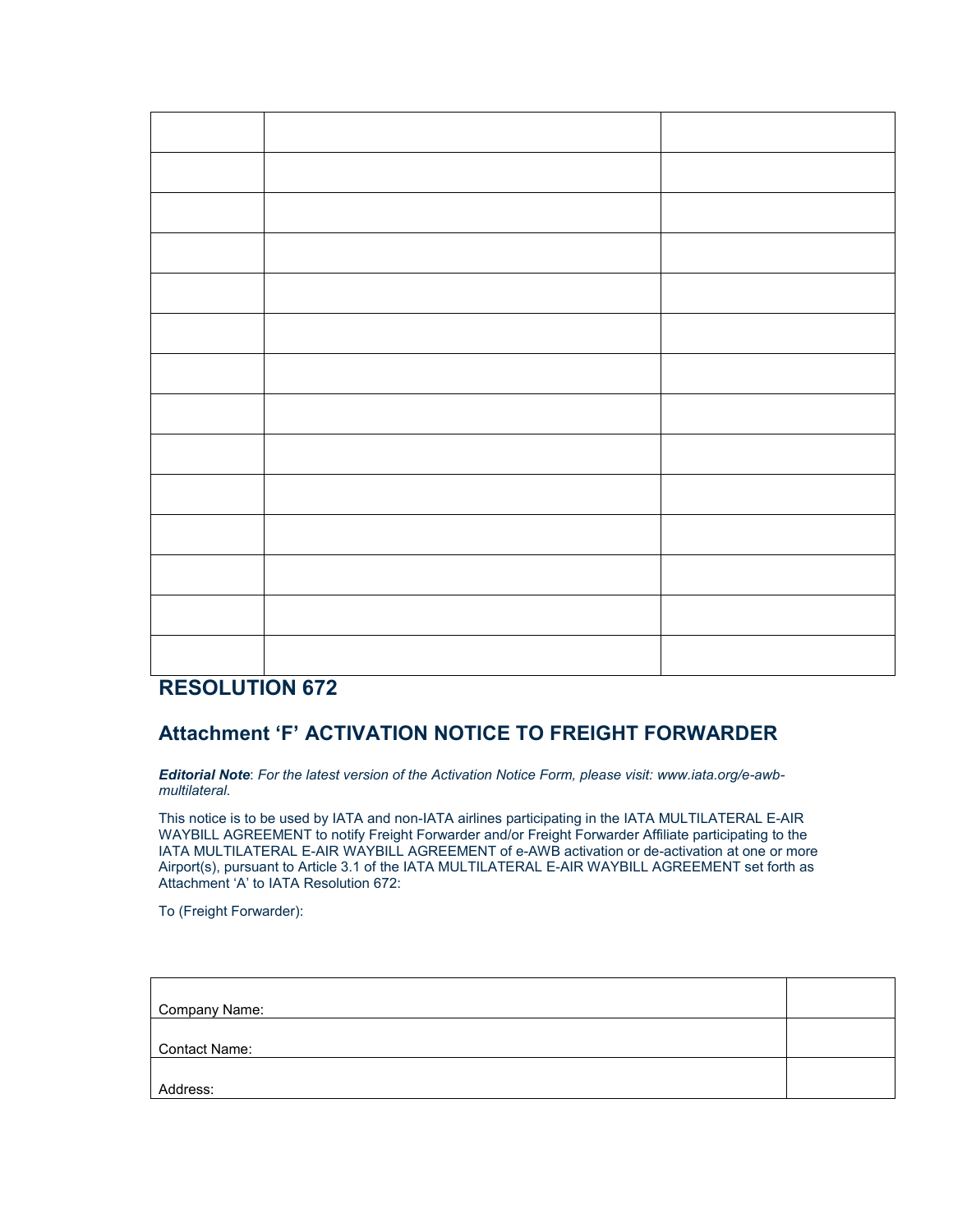| Telephone: |  |
|------------|--|
| E-Mail:    |  |

### **A) Activation of Freight Forwarder and/or Freight Forwarder Affiliate**

**▪**This is to notify you that the IATA MULTILATERAL E-AIR WAYBILL AGREEMENT executed by you on is hereby declared EFFECTIVE at the following Airport(s) on the date(s) listed below.

| <b>Freight Forwarder</b><br>and/or Freight<br>Forwarder<br><b>Affiliate</b> | <b>IATA Cargo Agent</b><br>Code<br>(or company<br>identifier) | <b>CASS</b><br>Code<br>(or branch<br>identifier)<br>(optional) | <b>Airport</b><br>Code | City<br><b>Name</b> | <b>Effective</b><br>date | <b>Comments</b> |
|-----------------------------------------------------------------------------|---------------------------------------------------------------|----------------------------------------------------------------|------------------------|---------------------|--------------------------|-----------------|
|                                                                             |                                                               |                                                                |                        |                     |                          |                 |
|                                                                             |                                                               |                                                                |                        |                     |                          |                 |
|                                                                             |                                                               |                                                                |                        |                     |                          |                 |
|                                                                             |                                                               |                                                                |                        |                     |                          |                 |
|                                                                             |                                                               |                                                                |                        |                     |                          |                 |
|                                                                             |                                                               |                                                                |                        |                     |                          |                 |
|                                                                             |                                                               |                                                                |                        |                     |                          |                 |
|                                                                             |                                                               |                                                                |                        |                     |                          |                 |

**For any additional Freight Forwarder and/or Freight Forwarder Affiliate to activate please use the last two pages.**

### **B) De-activation of Freight Forwarder and/or Freight Forwarder Affiliate**

**▪**This is to notify you that the IATA MULTILATERAL E-AIR WAYBILL AGREEMENT executed on by you is hereby declared NOT EFFECTIVE at the following airport(s) on the date(s) listed below.

| Freight<br><b>Forwarder</b><br>and/or Freight<br><b>Forwarder</b><br><b>Affiliate</b> | <b>IATA Cargo Agent</b><br>Code (or company<br>identifier) | <b>CASS Code (or</b><br>branch identifier)<br>(optional) | Airport<br>Code | City<br><b>Name</b> | De-<br>activation<br>date | Reason<br>for<br>de-<br>activation |
|---------------------------------------------------------------------------------------|------------------------------------------------------------|----------------------------------------------------------|-----------------|---------------------|---------------------------|------------------------------------|
|                                                                                       |                                                            |                                                          |                 |                     |                           |                                    |
|                                                                                       |                                                            |                                                          |                 |                     |                           |                                    |
|                                                                                       |                                                            |                                                          |                 |                     |                           |                                    |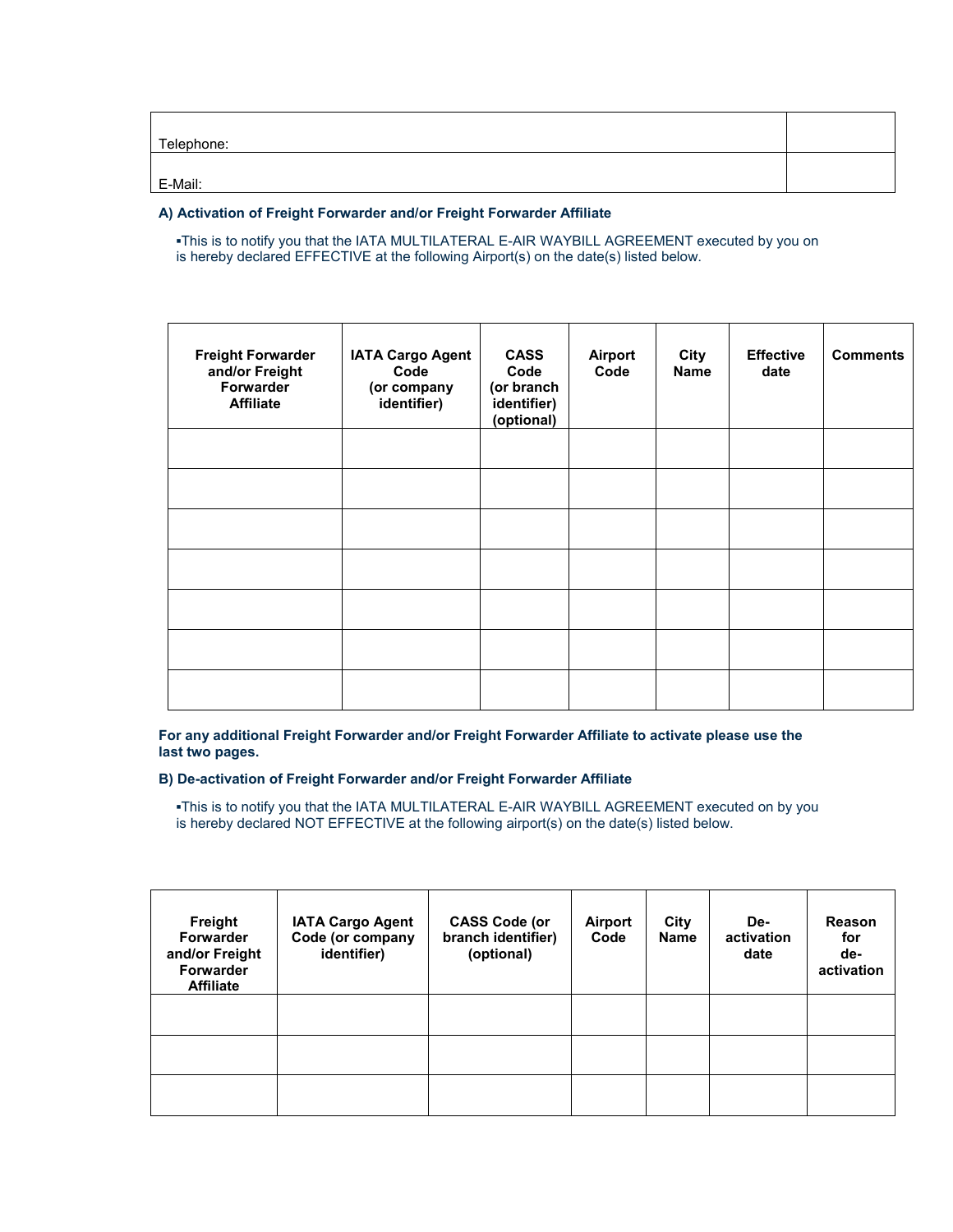## **Notice served by:**

| Airline Name:                        |  |
|--------------------------------------|--|
|                                      |  |
| Airline 2-character IATA Designator: |  |
|                                      |  |
| Name of signatory:                   |  |
|                                      |  |
| Job Title:                           |  |
|                                      |  |
| Address:                             |  |
|                                      |  |
| Telephone:                           |  |
|                                      |  |
| E-Mail:                              |  |
|                                      |  |
| Signature:                           |  |
|                                      |  |
| Date:                                |  |

For any additional Freight Forwarder and/or Freight Forwarder Affiliate to activate:

| Freight<br>Forwarder<br>and/or Freight<br>Forwarder<br><b>Affiliate</b> | <b>IATA Cargo Agent</b><br>Code (or company<br>identifier) | <b>CASS Code (or</b><br>branch identifier)<br>(optional) | Airport<br>Code | City<br>Name | <b>Effective</b><br>date | <b>Comments</b> |
|-------------------------------------------------------------------------|------------------------------------------------------------|----------------------------------------------------------|-----------------|--------------|--------------------------|-----------------|
|                                                                         |                                                            |                                                          |                 |              |                          |                 |
|                                                                         |                                                            |                                                          |                 |              |                          |                 |
|                                                                         |                                                            |                                                          |                 |              |                          |                 |
|                                                                         |                                                            |                                                          |                 |              |                          |                 |
|                                                                         |                                                            |                                                          |                 |              |                          |                 |
|                                                                         |                                                            |                                                          |                 |              |                          |                 |
|                                                                         |                                                            |                                                          |                 |              |                          |                 |
|                                                                         |                                                            |                                                          |                 |              |                          |                 |